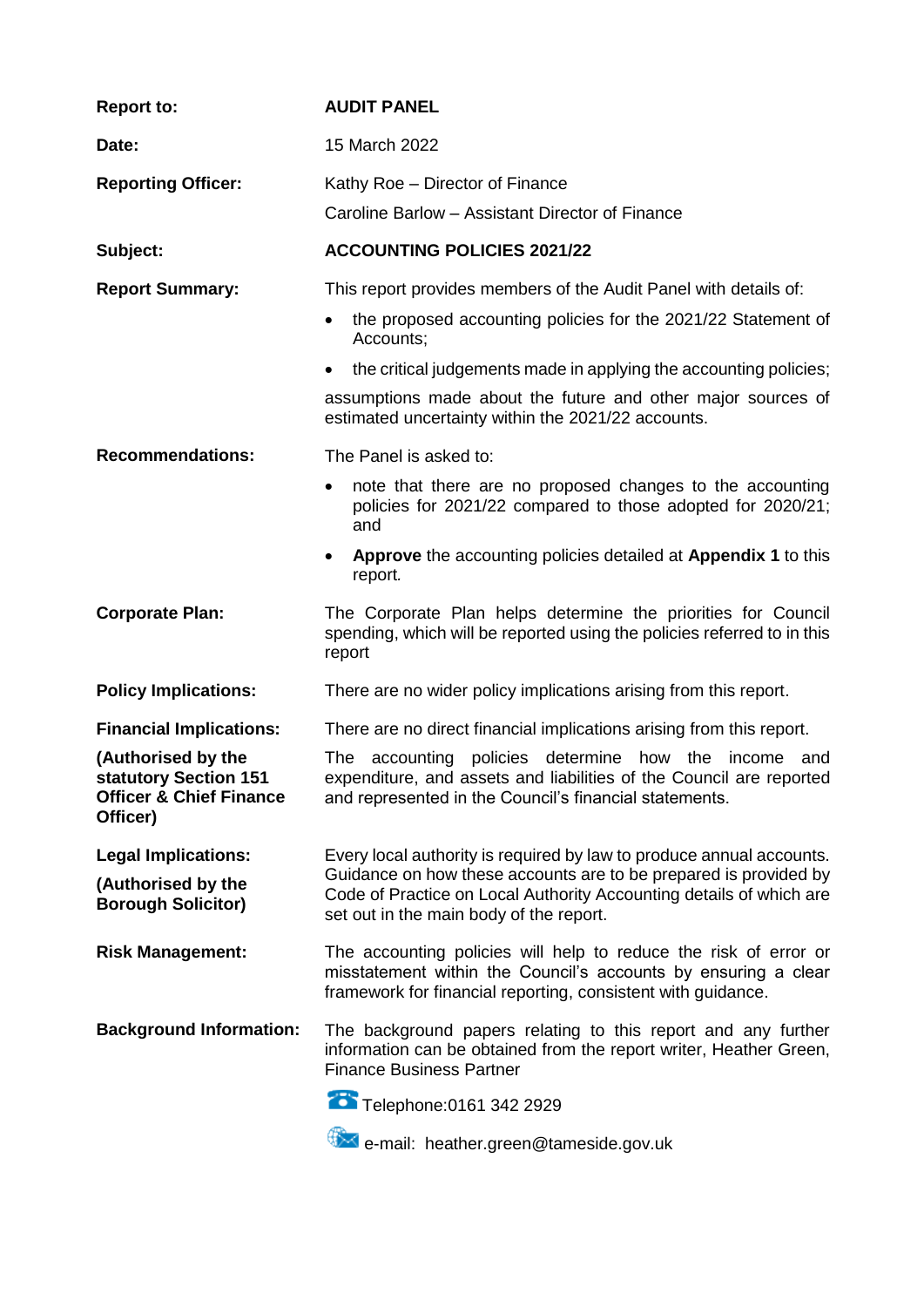# **1 INTRODUCTION**

- 1.1 The Accounting Policies adopted by the Council determine the accounting treatment that is applied to transactions during the financial year and in the preparation of the Statement of Accounts at the year end. They determine the specific principles, bases, conventions, rules and practices that will be applied by the Council in preparing and presenting its financial statements. The accounting policies themselves are published within the Statement of Accounts in accordance with International Financial Reporting Standards (IFRS), as adopted by the Chartered Institute of Public Finance and Accountancy's (CIPFA) Code of Practice on Local Authority Accounting ('the Code').
- 1.2 The approval of the accounting policies to be applied by the Council demonstrates that due consideration is being given to which policies to adopt and apply and that those charged with corporate governance are fully informed of the policies that are being adopted, prior to the commencement of the preparation of the Statement of Accounts.
- 1.3 The accounts of the Greater Manchester Pension Fund are included within the Council's Statement of Accounts document each year. However, it should be noted that this report is in relation to the Council only and that the accounting policies and estimates of the Greater Manchester Pension Fund are approved elsewhere.
- 1.4 As per the practice adopted in previous years, the Panel are requested to endorse the use of the policies underpinning the financial statements within the Statement of Accounts.

# **2 UPDATES TO THE 2021/22 CODE OF PRACTICE ON LOCAL AUTHORITY ACCOUNTING**

- 2.1 Officers have assessed the accounting policies that are deemed necessary to explain clearly and underpin the accounting treatment of transactions within the Council's Statement of Accounts for 2021/22. In undertaking this assessment a review of all accounting policies previously agreed has been undertaken to check their relevance, clarity, legislative compliance and that they are in accordance with the latest version of 'the Code' and IFRS requirements.
- 2.2 There are no changes to the Code of Practice on Local Authority Accounting which require changes to the Council's Accounting Policies for 2021/22.

## **3 COVID FUNDING 2021/22**

3.1 During 2021/22 the Council has continued to receive a number of new COVID grant funding streams. Each of these grants has different terms and conditions attached to it, and the accounting treatment will be determined by the restrictions placed on the funding. An exercise will be undertaken during March 2022 to review and confirm the correct accounting treatment for these different funding streams.

## **4 LEASES (IFRS16)**

- 4.1 The revised accounting standard IFRS16 relates to the treatment of assets that are used under lease arrangements. The CIPFA/LASAAC Code Board has determined that the Code of Practice on Local Authority Accounting will adopt the principles of IFRS 16 Leases, for the first time from 2022/23.
- 4.2 IFRS 16 will replace the existing leasing standard, IAS 17, and will introduce significant changes to the way the Council accounts for leases from 1 April 2022. The most significant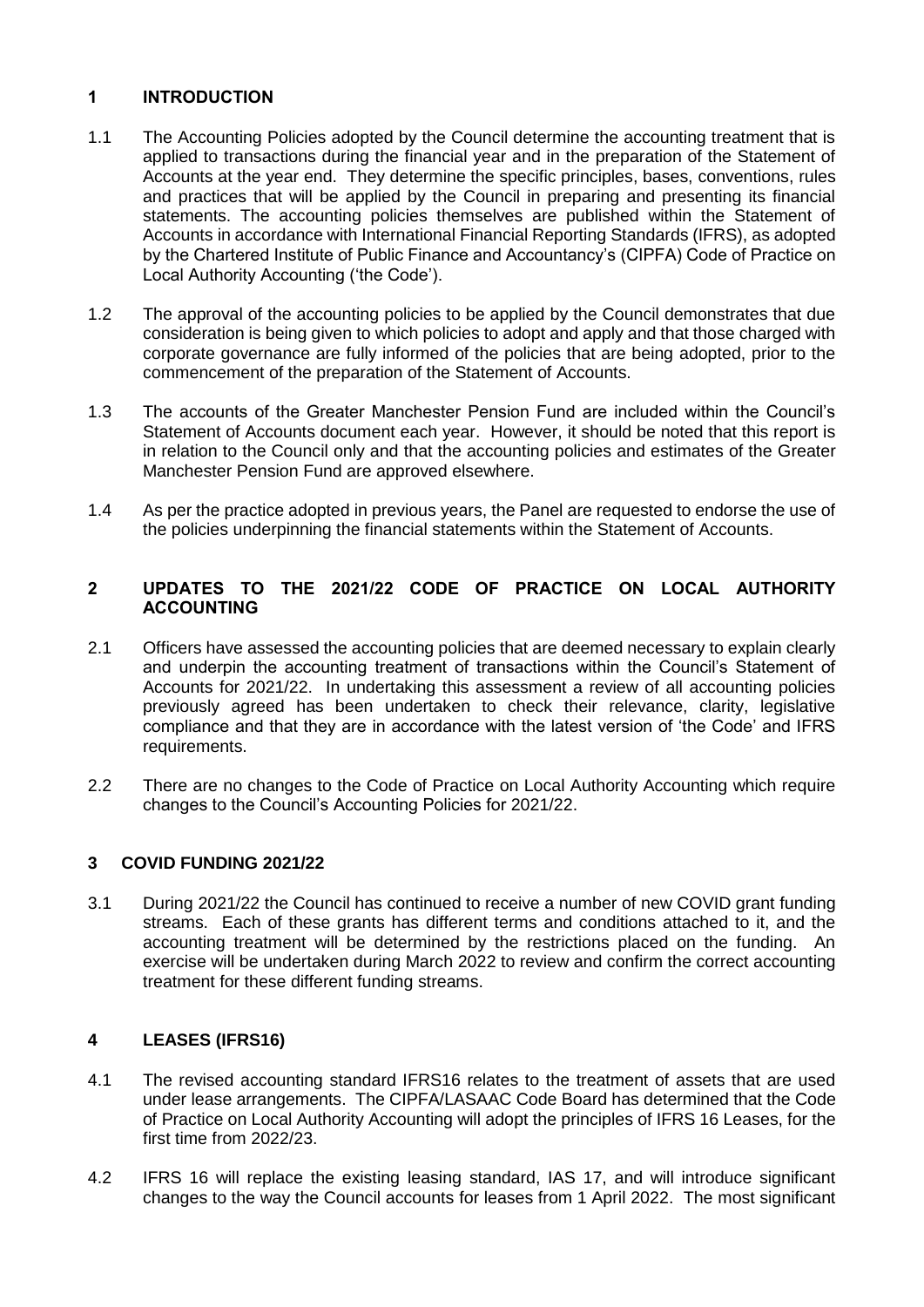changes will be in respect of lessee accounting (where a body leases property or equipment from another entity). The existing distinction between operating and finance leases will be removed and instead, the new standard will require a right of use asset and an associated lease liability to be recognised on the lessee's Balance Sheet.

4.3 In order to meet the requirements of IFRS 16, work has already been undertaken to identify and assess all lease arrangements in place within the Council. The information gathered is being reviewed and refreshed during March 2022 in preparation for the revised adoption date of 1 April 2022.

## **5 EMERGENCY PROPOSALS FOR AN UPDATE OF THE 2021/22 CODE OF PRACTICE ON LOCAL AUTHORITY ACCOUNTING IN THE UNITED KINGDOM AND THE 2022/23 CODE**

- 5.1 CIPFA LASAAC has issued an exceptional consultation on time limited changes to the code to help alleviate delays to the publication of audited financial statements. Only 9% of local authority accounts in England met the audit publication deadline of 30 September 2021. The consultation closes on 3 March 2022.
- 5.2 In December 2021, the Department of Levelling-up Housing and Communities asked CIPFA LASAAC to consider ways in which the code may help to alleviate delays to the publication of audited financial statements. CIPFA LASAAC considered this request and has issued this exceptional consultation, which explores two possible changes that might be made as an update to the 2021/22 code and to the agreed position in the 2022/23 code. After considering a wide range of options CIPFA LASAAC decided to explore two approaches:
	- an adaptation to the code to allow local authorities to pause professional valuations for operational property, plant and equipment for a period of up to two years (though the initial proposal is for the 2021/22 financial year); this approach also explores the use of an index to be used to increase or reduce that valuation
	- deferring the implementation of IFRS 16 Leases for a further year and reversing the planned changes to the 2022/23 code to implement that standard.
- 5.3 If the proposals in this emergency consultation are adopted for 2021/22 then the Council will need to consider whether any changes are required to the financial statements. The proposed changes to valuations are expected to be optional, and therefore changes may not be necessary if the decision is made to continue with the existing valuation programme.

## **6 RECOMMENDATIONS**

6.1 As set out on the front of the report.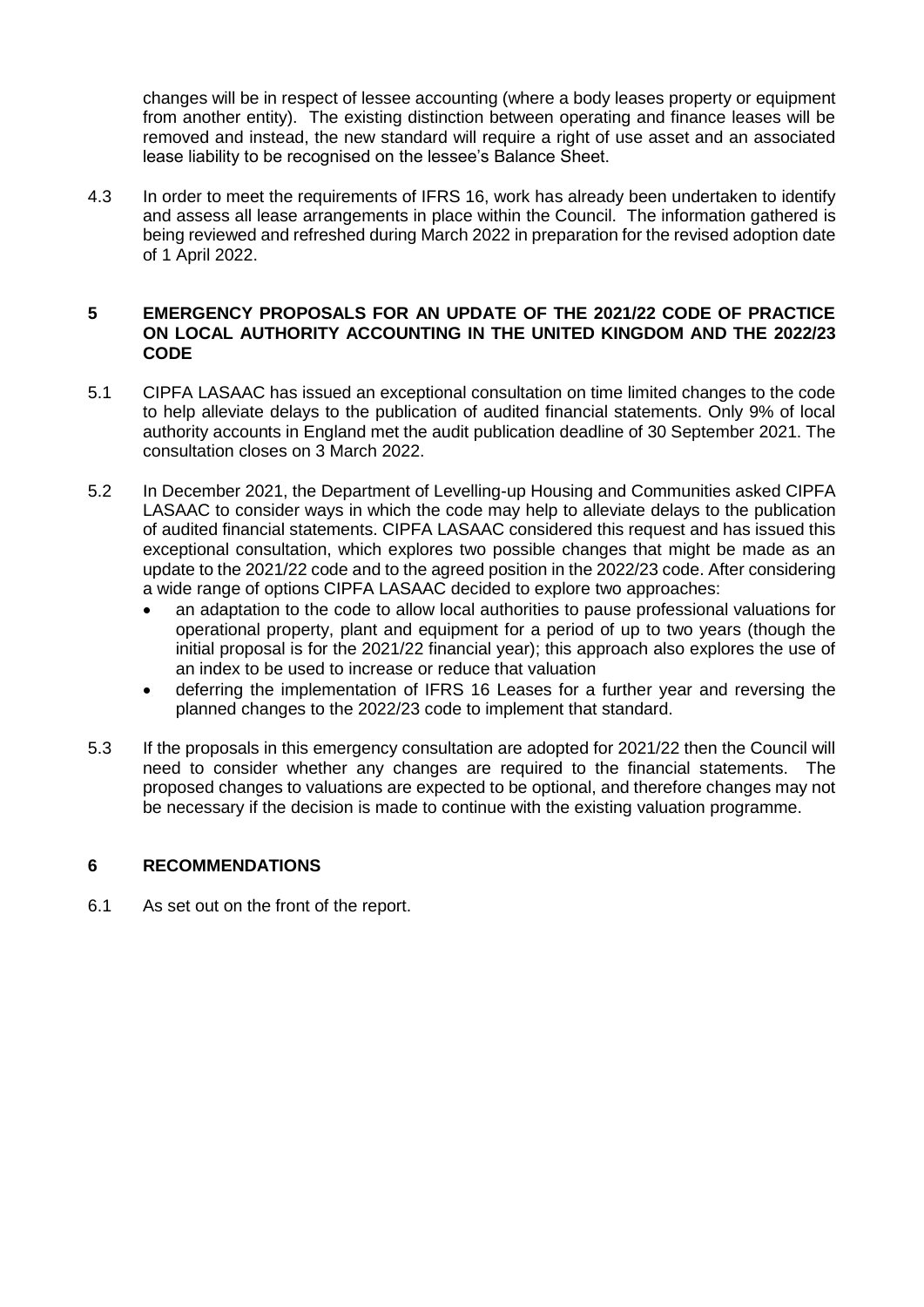# **APPENDIX 1:**

# **STATEMENT OF ACCOUNTING POLICIES FOR 2021/22**

# **STATEMENT OF ACCOUNTING POLICIES FROM 1 APRIL 2021**

The Statement of Accounts summarises the Council's income, expenditure, assets and liabilities held and incurred during the 2021/22 financial year, and it's position at 31 March 2022.

The Council is required to prepare an annual Statement of Accounts by the Accounts and Audit Regulations 2014 (as amended), which require accounts to be prepared in accordance with proper accounting practices.

Proper accounting practice for Local government comprises the CIPFA Code of Practice on Local Authority Accounting in the United Kingdom 2021/22 (the 'Code') which is based on International Financial Reporting Standards and statutory guidance.

The accounting convention adopted in the Statement of Accounts is principally historic cost, modified by the revaluation of certain categories of non-current assets and financial instruments. The Accounting Policies of the Council as far as possible have been developed to ensure that the accounts of the Council are understandable, relevant, free from material error or misstatement, reliable and comparable.

## **ACCOUNTING PRINCIPLES**

## **a) Going Concern**

The Council prepares its accounts on the basis that it remains a going concern; that is that there is the assumption that the functions of the Council will continue in operational existence. In the case of a pending local government reorganisation, where assets and liabilities are due to be redistributed, the Council would still account on the basis of going concern as the provision of services would continue in another Council.

## b) **Accruals Concept**

The Council accounts for income and expenditure in the period to which the service has taken place, rather than when cash payments are received or made. Where income and expenditure has been recognised but cash has not been received or paid, a debtor or creditor for the relevant amount is recorded in the Balance Sheet. Equally, where cash has been received or paid which is not yet recognised as income or expenditure, a creditor (income in advance) or debtor (payment in advance) is recorded in the Balance Sheet.

## c) **Cost of Services**

The cost of services analysis within the Comprehensive Income and Expenditure Statement (CIES) is shown by Council Directorates in line with the revenue monitoring reports to Executive Cabinet and internal reporting. The CIES reports income and expenditure in accordance with generally accepted accounting practice. The Expenditure and Funding Analysis is then intended to demonstrate how the funding available to the Council (i.e. government grants, rents, council tax and business rates) for the year has been used in providing services in comparison with those resources consumed or earned by authorities in accordance with generally accepted accounting practices.

## d) **Value Added Tax (VAT)**

Income and expenditure transactions exclude any amounts relating to VAT as currently all VAT collected is payable to HM Revenue and Customs and all VAT paid is recoverable from them.

## e) **Changes in Accounting Policy**

Where there is a known future change in accounting policy required by the CIPFA Code, the Council will disclose the following in the notes to the accounts:

• The nature of the change in accounting policy;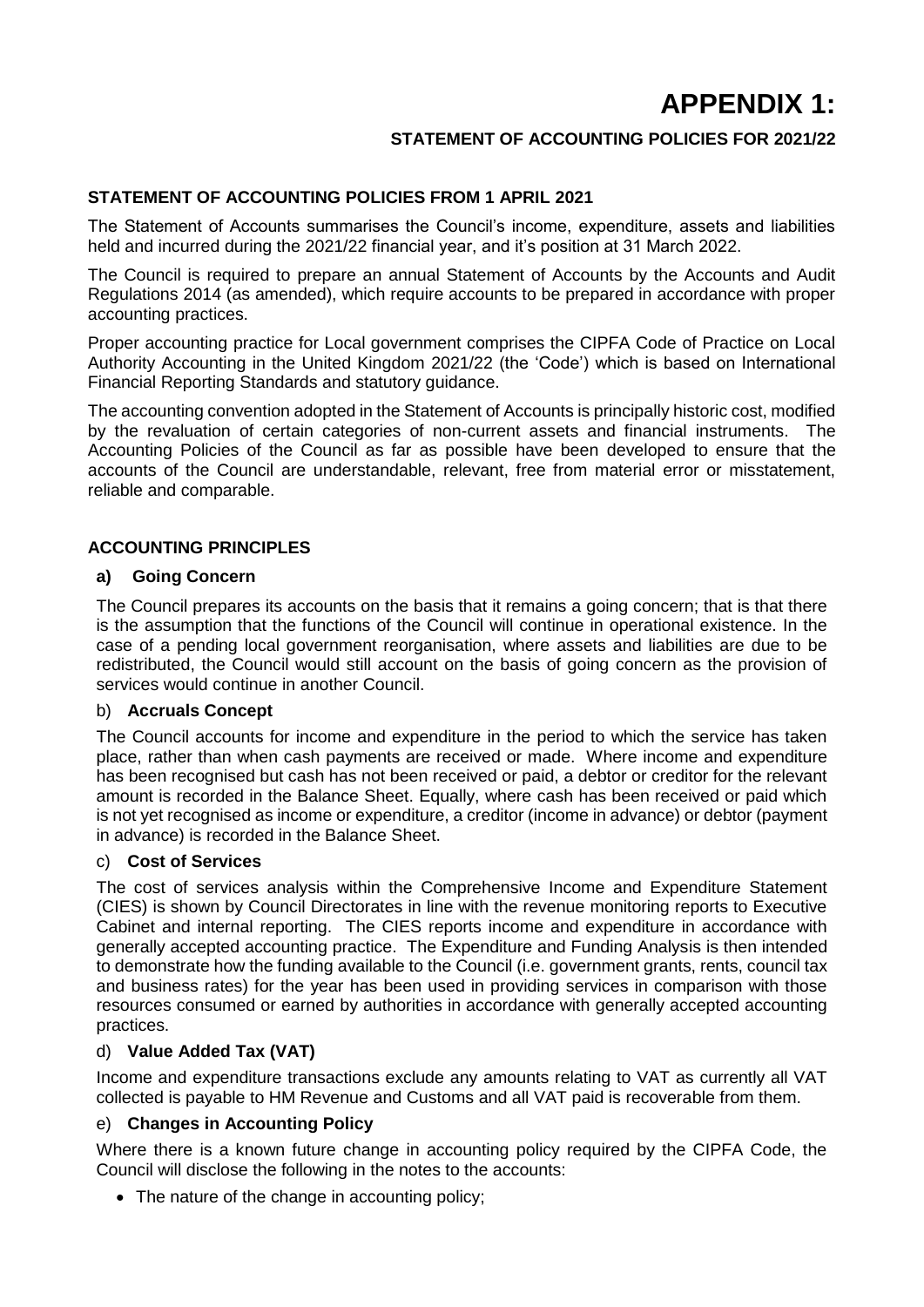- The reasons why applying the new accounting policy provides reliable and more relevant information;
- For both the current reporting period, and the previous year comparatives reported, the extent to which the change in accounting policy would have impacted on the financial statements if it had been adopted in that year;
- The amount of adjustment relating to years previous to those reported in the set of financial statements, had the proposed policy been adopted retrospectively; and
- If retrospective application is impracticable for a particular period, the circumstances that led to the existence of that condition and a description of how and from when the change in accounting policy has been applied. The Council will also disclose information relating to an accounting standard which has been issued but not yet adopted.

# f) **Previous Year Adjustments**

Changes in accounting policies are only made when required by proper accounting practices or the change provides more reliable or relevant information about the Council's financial position or financial performance. Where a change is made it is applied retrospectively (unless stated otherwise) by adjusting opening balances and comparative amounts for the prior period as if the new policy had always been applied. Material errors discovered in prior period figures are corrected retrospectively by way of a prior period adjustment and an appropriate disclosure in the notes to the accounts. A change to the accounting policy may also require that the basis of estimates is changed. This will be disclosed in accordance with the policy on changes to accounting estimates.

# g) **Events after the Balance Sheet Date**

Events after the Balance Sheet date are reflected up to the date when the Statement of Accounts is authorised for issue. This date and who gave that authorisation is disclosed in the notes to the accounts, including confirmation that this is the date up to which events after the Balance Sheet date have been considered.

Where a material event is identified after the Balance Sheet date, whether favourable or unfavourable, for which it can be shown that the conditions already existed at the Balance Sheet date, it is an adjusting event and the amounts in the accounts would be adjusted accordingly. However, where a material event is identified which occurred after the Balance Sheet date but it cannot be shown that the conditions existed before the Balance Sheet date, then it is a nonadjusting event and the accounts would not be adjusted (although a disclosure would be made in the notes to the accounts).

## h) **Material Items**

When items of income and expenditure are material, their nature and amount is disclosed separately, either on the face of the Comprehensive Income and Expenditure Statement or in the notes to the accounts, depending on how significant the items are to an understanding of the Council's financial performance.

## i) **Contingent Assets and Liabilities**

A contingent liability arises where an event has taken place that gives the Council a possible obligation whose existence will only be confirmed by the occurrence or otherwise of uncertain future events not wholly within the control of the Council. Contingent liabilities also arise in circumstances where a provision would otherwise be made but either it is not probable that an outflow of resources will be required or the amount of the obligation cannot be measured reliably.

Contingent liabilities are not recognised in the Balance Sheet but disclosed in a note to the accounts.

A contingent asset arises where an event has taken place that gives the Council a possible asset whose existence will only be confirmed by the occurrence or otherwise of uncertain future events not wholly within the control of the Council.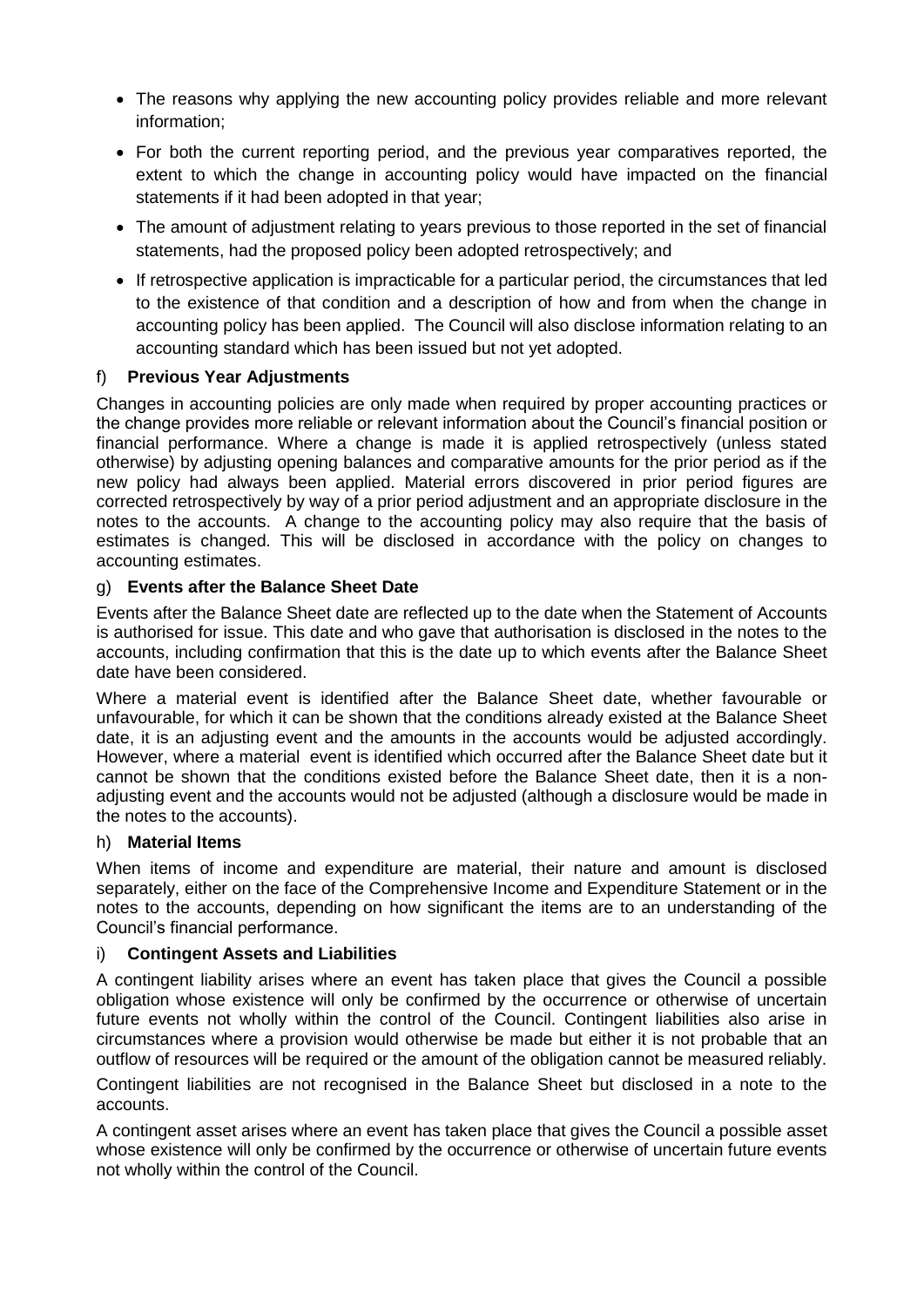Contingent assets are not recognised in the Balance Sheet but disclosed in a note to the accounts where it is possible but not certain that there will be an inflow of economic benefits or service potential that cannot be reliably measured.

# 2. **CAPITAL ACCOUNTING**

# **a) Recognition**

All expenditure on the acquisition, creation or enhancement of Property, Plant and Equipment is capitalised on an accruals basis. Expenditure on the acquisition of an asset, or expenditure which adds to, and not merely maintains, the value of an existing asset, should be capitalised, provided that it yields benefits to the Council and the services it provides for a period of more than one year.

Capital expenditure includes:

- the acquisition, reclamation, enhancement or laying out of land;
- acquisition, construction, preparation, enhancement or replacement of roads, buildings and other structures;
- acquisition, installation or replacement of movable or immovable plant, machinery, apparatus, vehicles and vessels.

In this context, enhancement means works which are intended to:

- Lengthen substantially the useful life of the asset, or
- Increase substantially the market value of the asset, or
- Increase substantially the extent to which the asset can or will be used for the purposes of or in conjunction with the functions of the Council.

Under this definition, improvement works and structural repairs should be capitalised, whereas expenditure to ensure that the non-current asset maintains its previously assessed standard of performance should be recognised in the revenue account as it is incurred.

A de-minimis level of £10,000 has been adopted by the Council in relation to capital expenditure.

## **b) Measurement**

Initially the assets are measured at cost, comprising the purchase price, plus any costs associated with bringing the asset into use. The measurement of an operational asset acquired other than through purchase is deemed to be its current value. The Code requires that non-operational property, plant and equipment classified as surplus assets are measured at fair value.

In accordance with 'the Code', Property, Plant and Equipment is further classified as:

- Other Land and Buildings \*
- Infrastructure assets
- Vehicles, Plant and Equipment
- Community Assets
- Assets under Construction
- Surplus Assets

Each of these asset classifications are valued on the base recommended by CIPFA and in accordance with the Statements of Asset Valuation Principles and Guidance Notes issued by The Royal Institution of Chartered Surveyors (RICS), as follows:

- $\bullet$  Infrastructure depreciated historical cost (DHC)
- Community Assets and Assets Under Construction historical cost (HC)
- Other assets (excluding non-operational property) current value, determined as the amount that would be paid for the asset in its existing use (EUV)
- Surplus assets (non-operational property, plant and equipment) fair value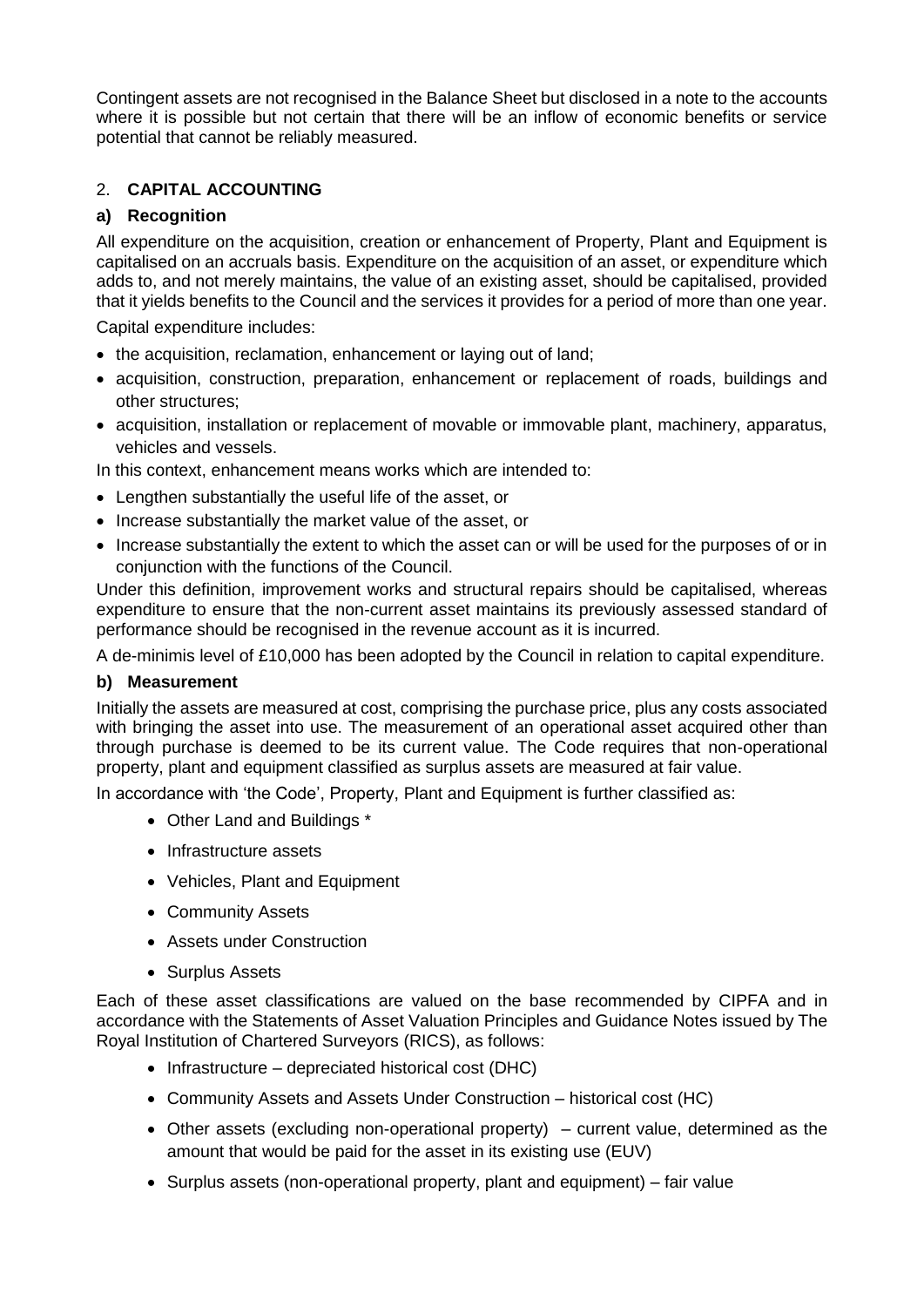Where there is no market based evidence of fair value because of the specialist nature of an asset, depreciated replacement cost (DRC) is used as an estimate of fair value. Where non-property assets (such as Vehicles, Plant and Equipment) have short useful lives or low values (or both), depreciated historical cost basis is used as a proxy for fair value.

\*These asset categories are revalued on a five year rolling cycle. The programme of revaluations is continuing on this cyclical basis although values of those assets falling between scheduled valuation dates are reviewed annually to ensure that any material changes to asset valuations is adjusted in the interim period, as they occur. For assets where expenditure of £750,000 or above has been incurred, these are added to the preceding year's revaluation list

## **c) Revaluation**

Revaluation of property is undertaken on at least a five year "rolling programme". A desk top valuation exercise can take place more frequently, however, if the valuer believes that market changes within the year are more significant, an interim valuation will be undertaken. Investment Properties are revalued annually to determine any material change in the carrying value.

A Revaluation Reserve for non-current assets (other than Investment Properties) is held in the Balance Sheet made up of unrealised revaluation gains relating to individual non-current assets, with movements in valuations being managed at an individual non-current asset level.

Movement in the valuation of Investment Properties are charged or credited to the Comprehensive Income Expenditure Statement. Gains arising from the revaluation of Investment Properties are not held within a revaluation reserve.

The Revaluation Reserve contains revaluation gains recognised since 1 April 2007 only, the date of the reserves formal implementation. Gains arising before that date were subsequently consolidated into the Capital Adjustment Account. Movements in the valuations of non-current assets do not impact on General Fund Balances and are not a charge or credit to council tax levies.

# **d) Disposals**

Receipts from the disposal of non-current assets are accounted for on an accruals basis. When an asset is disposed of, the value of the asset in the Balance Sheet is written out to the Comprehensive Income and Expenditure Statement, as is the disposal receipt. These amounts are not a charge or receipt to council tax as the cost of non-current assets is fully provided for under separate arrangements for capital financing. The asset value written out is appropriated to the Capital Adjustment Account, the capital receipt is appropriated to the Capital Receipts Unapplied Account, via the Movement in Reserve Statement. Any revaluation gains that have accumulated in the Revaluation Reserve are transferred to the Capital Adjustment Account.

The Capital Adjustment Account absorbs the timing differences arising from the different arrangements for accounting for the consumption of non-current assets and for financing the acquisition, construction or enhancement element of those assets under statutory provisions. The account is debited with the cost of acquisition, construction or enhancement as depreciation, impairment losses and amortisations are charged to the CIES (with reconciling postings from the Revaluation Reserve to convert fair value figures to a historical cost basis). The Account is credited with the amounts set aside by the Council to finance the costs of acquisition, construction and enhancement. The Account contains accumulated gains and losses on Investment Properties that have yet to be consumed by the Council. The Account also contains revaluation gains accumulated on Property, Plant and Equipment before April 2007, the date that the Revaluation Reserve was created to hold such gains.

Usable Capital Receipts have been used to finance capital expenditure based on the policy of the Council.

Academy Schools are written out of the Council's Balance Sheet at the time that they legally transfer to Academy status. The net book value of the school at the time of the transfer is charged to Other Operating Income and Expenditure within the Comprehensive Income and Expenditure Statement as a loss on disposal/de-recognition.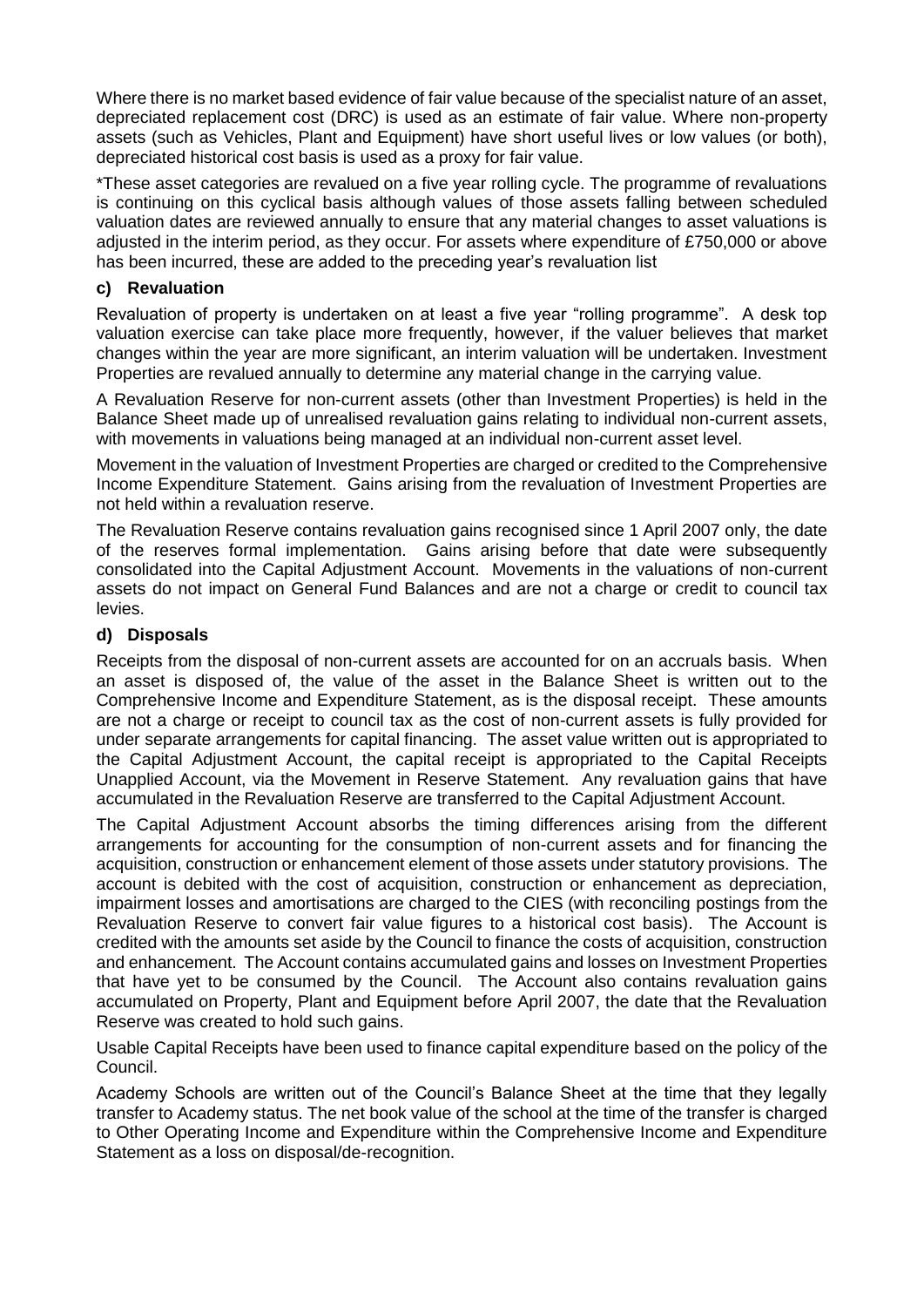# **e) Heritage Assets**

Heritage Assets are held for their cultural, environmental or historical associations. With the exception of "Statues and Other Monuments", which by their nature are located across the Borough, they are mainly held in the Council's art galleries and museums.

This collection of Heritage Assets has been secured over many years from a variety of sources, being mainly bequeaths, donations and long term loans. Assets acquired from these sources may have conditions attached which govern how the assets may be managed in the future. Any assets with conditions attached are recognised in Donated Assets as a long term liability in the Balance Sheet until any outstanding conditions cease.

Any acquisitions of Heritage Assets are initially recognised at cost and donations are recognised at valuation with valuations provided by external valuers. The Council's collections of Heritage Assets are accounted for as follows:

- Art Collection;
- Militaria;
- Civic Regalia and Silver; and
- Statues and Other Monuments.

# **f) Investment Properties**

Investment Property is held solely to earn rental income or for capital appreciation or both. Investment Property is initially recognised at cost, but is subject to valuation at fair value at the end of each accounting period. Losses or gains are recognised in the Comprehensive Income and Expenditure Statement.

## **g) Intangible Assets**

Intangible Assets represent non-current assets that do not have physical substance, but are identifiable and are controlled by the Council through custodial or legal rights. All purchased Intangible Assets are capitalised at historical cost in line with 'the Code'.

In line with other non-current assets, their useful economic life is determined based on the length of time that the benefit will accrue to the Council. Based on the best estimate of the useful economic life, the Intangible Asset is charged to the Comprehensive Income and Expenditure Statement over this period.

## **h) Depreciation / Amortisation Methodology**

Depreciation is provided for on all non-current assets with a finite useful life (this can be determined at the time of acquisition or revaluation) according to the following policy:

- In accordance with the CIPFA Code of Practice on Local Authority Accounting, all buildings (but not their land) are depreciated over their remaining useful lives. A land and building split has been determined by the Council's external valuers. Estimates of the useful life are determined for each property and where material for components of those properties as part of the valuation process. These estimates of economic life may vary considerably from property to property.
- Investment Properties are not depreciated, rather an annual review is undertaken of the fair carrying value. Any changes to these values are charged to the Provision of Services within the Comprehensive Income and Expenditure Statement in the period that they occur.
- Infrastructure is depreciated over a 40 year period.
- Vehicles, Plant, and Equipment is depreciated over 10 years or less depending on the nature of the asset.

Depreciation is calculated on a straight-line basis. Depreciation is not charged in the year of asset acquisition. Depreciation is charged to the Comprehensive Income and Expenditure Statement but does not impact on council tax and is written out to the Capital Adjustment Account via the Movement in Reserves Statement. Where non-current assets have been re-valued the current value depreciation will be higher than the historic cost depreciation, this increased depreciation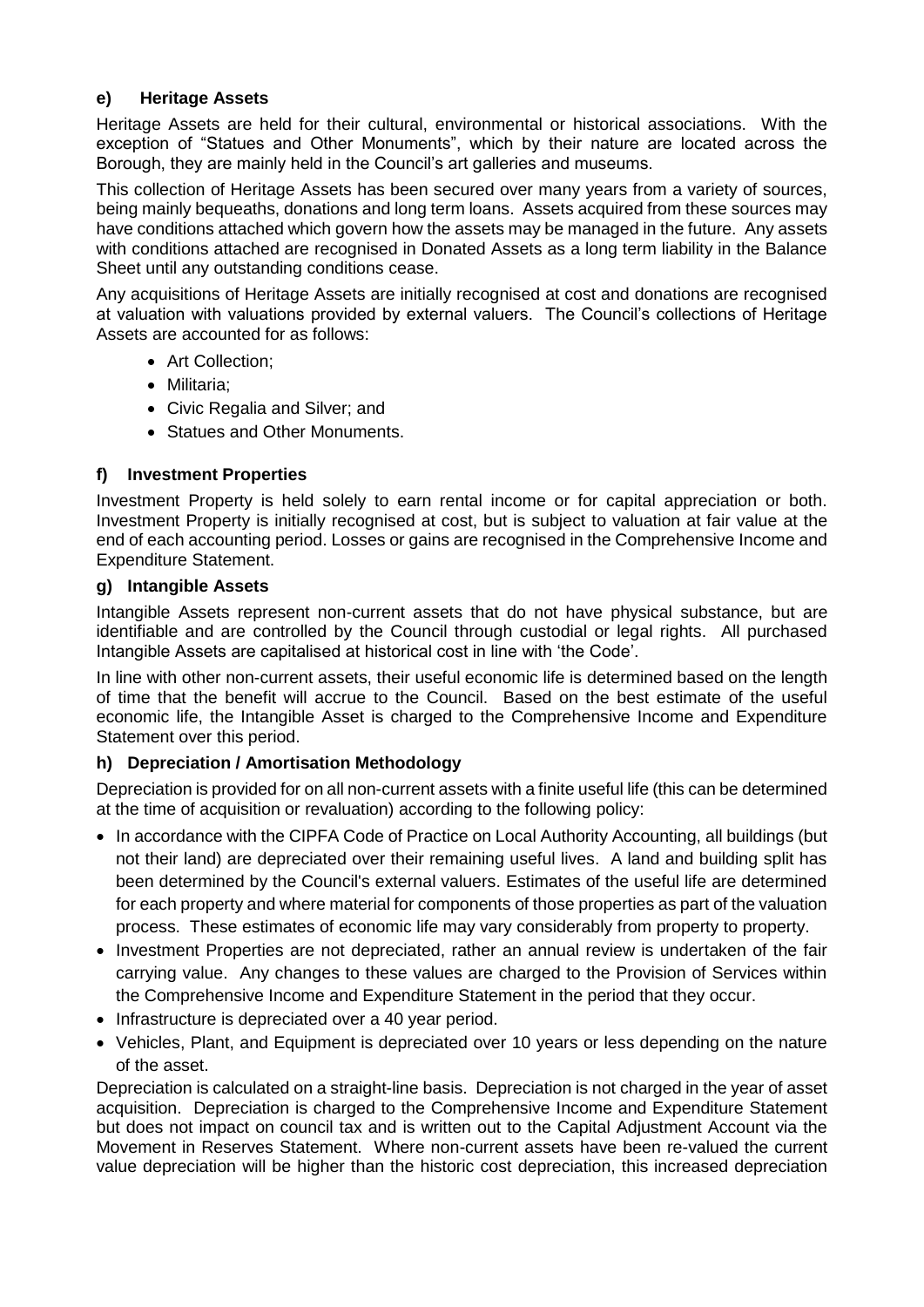charge is written out against the Revaluation Reserve with an offsetting entry to the Capital Adjustment Account.

# **i) Charges to revenue for non-current assets**

Service revenue accounts, support services and trading accounts are charged with the following amounts to record the real cost of holding non-current assets throughout the year:

- Depreciation attributable to the assets used by the relevant service
- Impairment losses attributable to non-current assets used by the service in excess of the balances held in the Revaluation Reserve
- Amortisation of Intangible Assets attributable to the service

The Council does not raise council tax to cover depreciation, impairment loss or amortisations. The Council does, however, make an annual provision from revenue to reduce its borrowing requirement, (see section m). Depreciation, impairment losses, amortisation and gains or losses on the disposal of non-current assets are therefore written out in the Movement in Reserves Statement, by way of an adjusting transaction within the Capital Adjustment Account.

# **j) Revenue Expenditure Funded from Capital under Statute**

Revenue Expenditure Funded from Capital under Statute represents expenditure which may be properly capitalised, but which does not result in the creation of any non-current asset to the Council. In line with the guidance contained in 'the Code', this expenditure is written off to the Comprehensive Income and Expenditure Statement in the year the expenditure is incurred, because the Council does not control the economic benefits arising from this expenditure.

## **k) Impairment of Non-current Assets**

Assets have been reviewed for any impairment loss in respect of the consumption of economic benefit (e.g. physical damage). Where an impairment loss occurs this would be charged to the service revenue account, with a corresponding entry made to reduce the value of the asset in the Balance Sheet.

To remove the impact of the impairment loss on the budget, a credit entry is made in the Movement in Reserves Statement as a charge to the Capital Adjustment Account.

Impairments reflecting a general fall in prices would be recognised in the Revaluation Reserve, up to the value of revaluation for the individual asset, and any further impairment would be treated as a consumption of economic benefit and charged to the service revenue account.

## **l) Capital Receipts**

Capital receipts (in excess of £10,000) arising from the sale of non-current assets are credited to Capital Receipts Unapplied Account.

Any capital receipts relating to the repayment of former Housing Revenue Account (HRA) mortgages (principal amounts) are subject to provisions included within the Local Government Act 2003. The Council is required to pay a specified amount from these receipts to the national pool. All other capital receipts are usable.

Usable capital receipts are shown separately in the Balance Sheet and can be used either to finance new capital investment, to repay grant received in relation to the asset disposed of, to finance the premium sum arising from the rescheduling of debt, or set aside to reduce the Council's underlying need to borrow.

## **m) Redemption of Debt (Minimum Revenue Provision)**

Where capital expenditure has been financed by borrowing there is a provision for the repayment of debt to be made in accordance with the Minimum Revenue Provision requirements of the Local Authorities ('MRP' - as set out in Capital Financing and Accounting (Amendment) Regulations 2009).

Since 2015/16 the Council has adopted the following policy in relation to calculating the Minimum Revenue Provision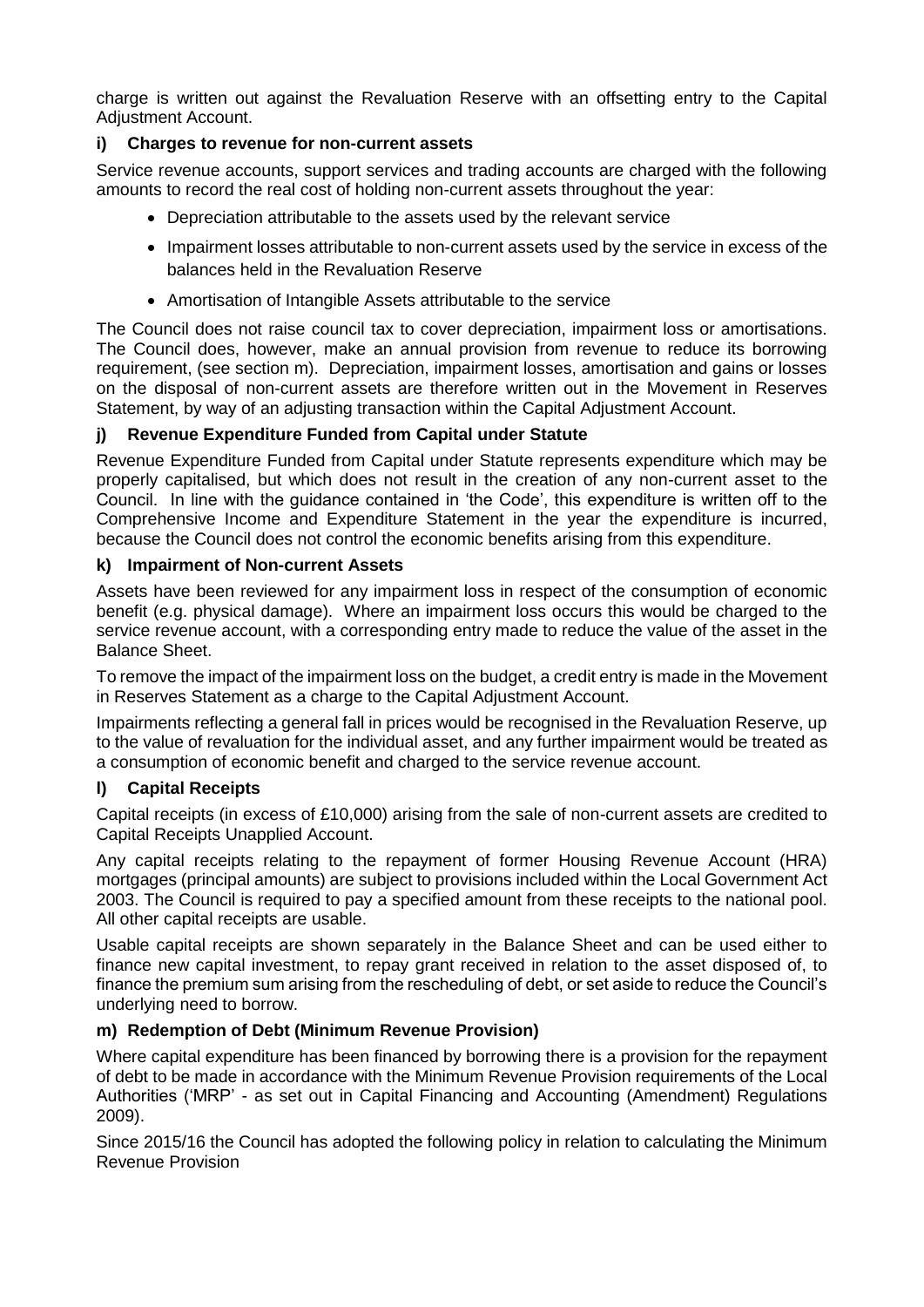- (i) Borrowing taken up prior to  $01/04/2015$  will be provided for using a straight-line method of calculating 'MRP'. A total of £185,215,128 will be provided for in equal instalments over 50 years which will result in an annual charge of £3.704m. The debt will be extinguished in full by 31 March 2065. If the Council elects to make additional voluntary MRP then the annual charge will be adjusted accordingly.
- (ii) The following will be required in relation to borrowing taken up on or after 01/04/2015.
	- For borrowing taken up on or after 1 April 2015, MRP is to be provided for based upon the average expected useful life of the assets funded by borrowing in the previous year. The debt will be repaid on a straight-line basis over the average useful life calculated, meaning the debt will be fully extinguished at the end of period. If the Council elects to make additional voluntary MRP then the annual charge will be adjusted accordingly.
	- For certain investment projects it may be deemed more prudent to use the asset life annuity method in order to calculate MRP. In this case the Council will use the annuity method, with the MRP based on the prevailing PWLB interest rate for a loan with a term equal to the estimated life of the project. If the Council uses capital receipts to repay borrowing for the year then the value of MRP which would have otherwise been set aside to repay borrowing will be reduced by the this amount. The level of capital receipts to be applied to redeem borrowing will be determined annually by the Section 151 Officer, taking into account forecasts for future expenditure and the generation of further receipts.
	- For any finance leases and any on-balance sheet Public Finance Initiative (PFI) schemes, the MRP charge will be equal to the principle repayment during the year, calculated in accordance with proper practices.
	- There will be no MRP charge for any cash backed Local Authority Mortgage Scheme (LAMS) that the Council operates. As for this type of scheme, any future debt liability would be met from the capital receipt arising from the deposit maturing after a five year period. Any repossession losses for this type of scheme would be charged to a LAMS reserve.
	- The Council has considered the Statutory Guidance, which recommends a 25 year repayment charge for loans to third parties, and concluded that this provision is not necessary where there is a realistic expectation that the loan will be repaid. The Council considers an MRP charge is not necessary in respect of any loans made to third parties as the debt liability is covered by the existence of a debtor; typically long term depending on the life of the loan. The only expenditure consequence of a loan for an authority is the interest on its cash shortfall whilst the loan is outstanding, so provision for the principal amount would be over-prudent until such time as the assumption has to be made that the loan will not be repaid.

# **n) Capital Grants and Contributions**

The Council recognises capital grants and contributions as being related to capital assets and uses them to fund capital expenditure on those assets. Grants, contributions and donations are recognised as income at the date that the Council has satisfied the conditions of entitlement, and there is reasonable assurance that the monies will be received.

Any grant received before these recognition criteria were satisfied would be held as a creditor. Any grant which had met the recognition criteria but had not been received would be shown as a debtor. This is in line with the Accruals Concept Policy.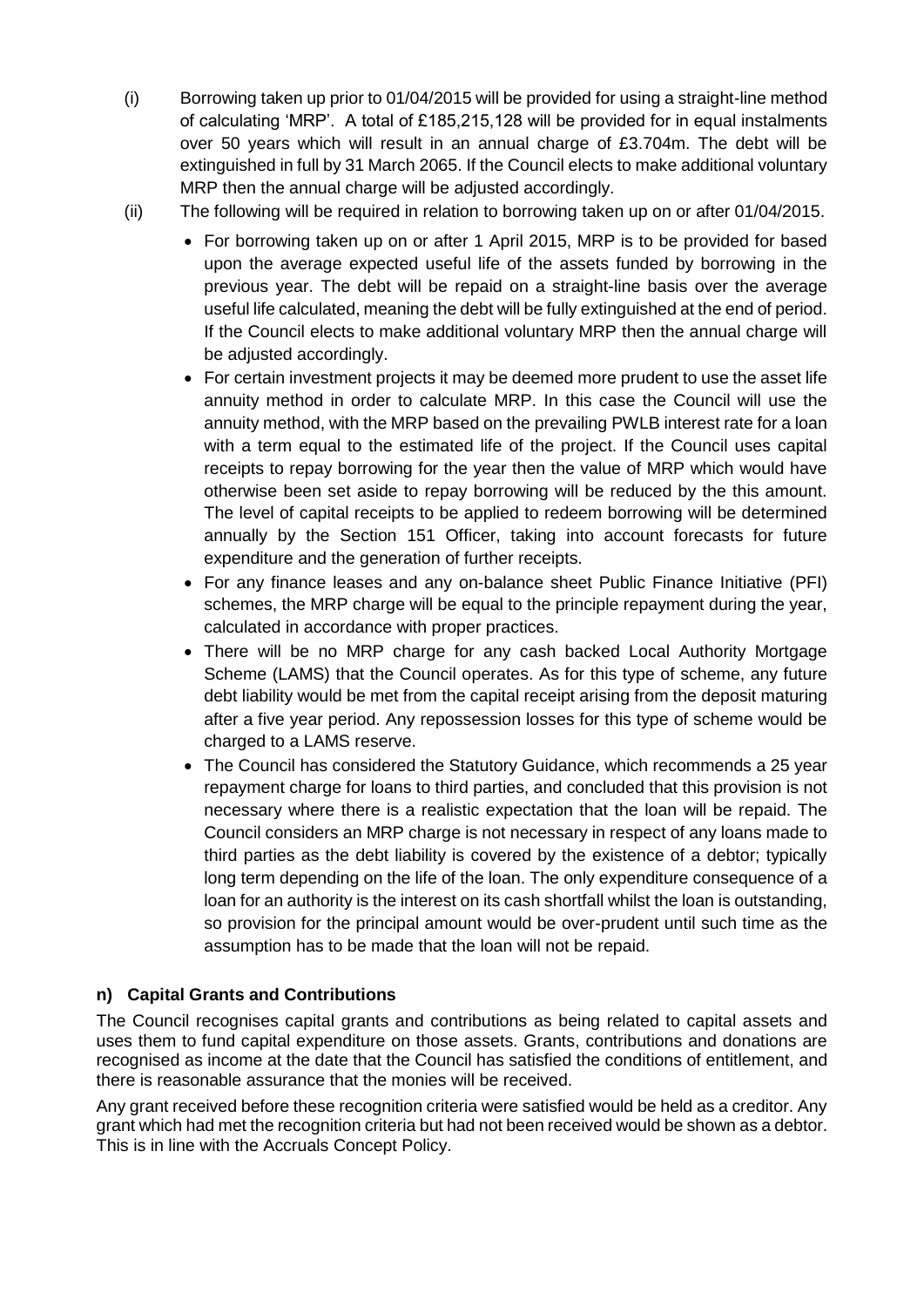Once the recognition criteria above have been satisfied, capital grants are recognised as income in the Comprehensive Income and Expenditure Statement.

In order to not impact on the level of Council Tax, the Council removes the credit from the General Reserves through the Movement in Reserves Statement, and makes a credit to the Capital Grants Unapplied Reserve.

Once expenditure has been incurred on the related asset, the credit is removed from the Capital Grants Unapplied Reserve and credited to the Capital Adjustment Account.

# **o) Capital Reserves**

The Council holds Capital Reserves for the purpose of financing capital expenditure. Reserves will be disclosed as either usable (available to fund capital expenditure) or unusable (reserves held as a result of timing differences associated with recognition of capital expenditure and related financing).

Movements in capital reserves are accounted through the Movement in Reserves Statement.

# **p) Leases**

In line with IFRIC 4, the Council recognises a lease to be any agreement which transfers the right to use an asset for an agreed period in exchange for payment, or a series of payments.

This includes; leases, hire purchase, rental, contracts of service, service level agreements and any other arrangement where the ability to use an asset is conveyed.

# **q) Defining a Finance Lease**

A finance lease is where substantially all of the risks and rewards relating to ownership transfer to the lessee.

Tests to give an indication of the transfer of risk and reward are:

- If the lessee will gain ownership of the asset at the end of the lease term (e.g. hire purchase)
- If the lessee has an option to purchase the asset at a sufficiently favourable price that it is reasonably certain, at the inception of the lease, that it will be exercised
- If the lease term is for the major part of the economic life of the asset even if the title is not transferred. Measures to identify this include:
	- $\circ$  The economic life of the asset is deemed to be that which is consistent with the class of asset in the depreciation policy.
	- $\circ$  The Council recognises 'major part' to be 75% of the life of the asset, unless on an individual case basis this would not give a true representation of the substance of the transaction.
- At the inception of the lease, the present value of the minimum lease payments amounts to at least substantially all of the fair value of the leased asset. Measures to identify this include:
	- o Fair value of the leased asset is assessed by a RICS qualified valuer.
	- o The present value of the minimum lease payments is calculated by discounting at the rate inherent in the lease.
	- o If this rate cannot be determined the incremental borrowing rate applicable for that year is used.
	- o The Council recognises 'substantially all' to be 75% of the value of the asset, unless on an individual case basis this would not give a true representation of the substance of the transaction.
- The leased assets are of such a specialised nature that only the lessee can use them without major modifications.
- If the lessee cancels the lease, the losses of the lessor, associated with the cancellation are borne by the lessee.
- Gains or losses from the fluctuation in the fair value of the residual accrue to the lessee (e.g. in the form of a rent rebate equalling most of the sales proceeds at the end of the lease).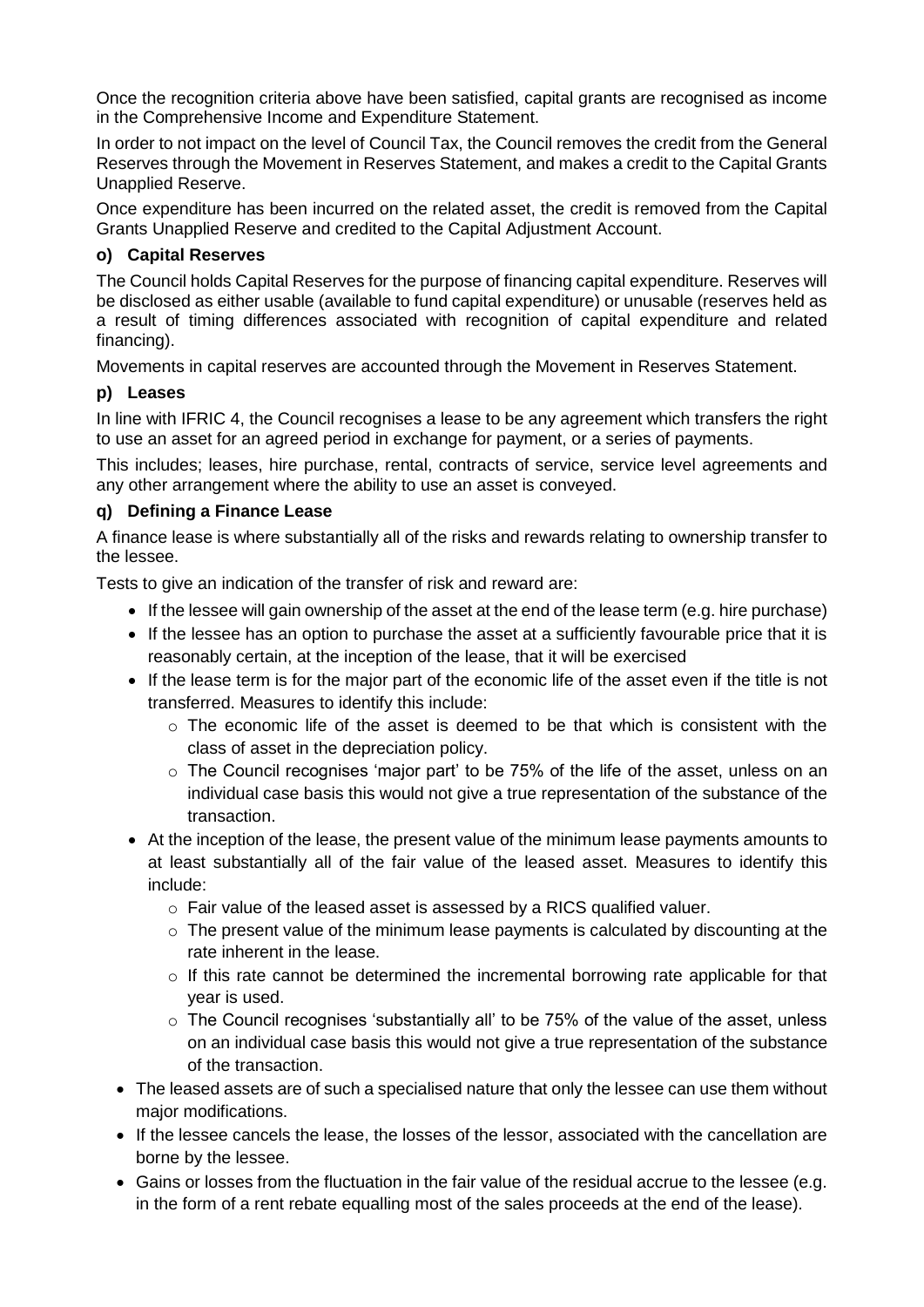• The lessee has the ability to continue the lease for a secondary period at a rent that is substantially lower than market rent.

A suitably experienced accountant, with assistance from qualified valuers, will make a judgement based on the level of risk and reward held by the Council as to whether an asset is operating or finance.

# **r) Defining an Operating Lease**

The Council recognises an operating lease to be a lease which is not a finance lease. Where the Council is the lessor for an operating lease, normally the asset is classified as an Investment Property. Any rental income is credited to the relevant service income.

# **s) Lessee Accounting for a Finance Lease**

Where the Council is tenant in a property, or is, by definition of IFRIC 4, leasing an asset which is deemed under IAS 17 to be a finance lease the Council will recognise that asset within the asset register, and account for that asset as though it were an owned asset.

The initial recognition of the asset is at the fair value of the property, or if lower, the present value of the minimum lease payments. A liability is also recognised at this value, which is reduced as lease payments are made.

# **t) Lessor Accounting for a Finance Lease**

Where the Council is the lessor for a finance lease, the asset is not recognised in the asset register; however a long term debtor at the present value of minimum lease payments is recognised. Income received is split between capital – credited against the debtor, and finance income – credited to the Comprehensive Income and Expenditure Statement as interest receivable.

# **u) Lessor Accounting for an Operating Lease**

Where the Council is the lessor for an operating lease, normally the asset is classified as an Investment Property. Any rental income is credited to the relevant service income.

# **v) Service Concession Agreements (Private Finance Initiative (PFI) and other similar contracts)**

PFI and similar contracts are agreements to receive services, where the responsibility for making available the property, plant and equipment needed to provide the services passes to the PFI contractor. PFI and similar contracts are assessed against criteria within IFRIC 12 Service Concession Arrangements to determine whether the risks and rewards incidental to ownership lie with the Council or the contractor.

Those which lie with the contractor – payments made during the life of the contract are chargeable to revenue as incurred.

Those which lie with the Council – are recognised as an asset in the Balance Sheet for the construction costs of the asset. Once recognised this asset is treated in line with all capital assets. A corresponding long term liability is also recognised at the construction value. Payments made during the life of the contract are split into finance costs, capital costs and service costs.

Determining the split of payments is calculated at the inception of the contract and is based on the inherent interest rate within the original agreement. Finance costs are chargeable to the Comprehensive Income and Expenditure Statement as interest payable. Capital costs reduce the level of liability in the Balance Sheet. Service costs are chargeable to the relevant revenue service expenditure. Pre-payments reduce the level of liability at the start of the contract.

PFI credits are treated as general revenue government grants.

# **3. REVENUE ACCOUNTING**

# **a) Recognition of Revenue Expenditure**

The Council recognises revenue expenditure as expenditure which is not capital.

# **b) Employee Costs**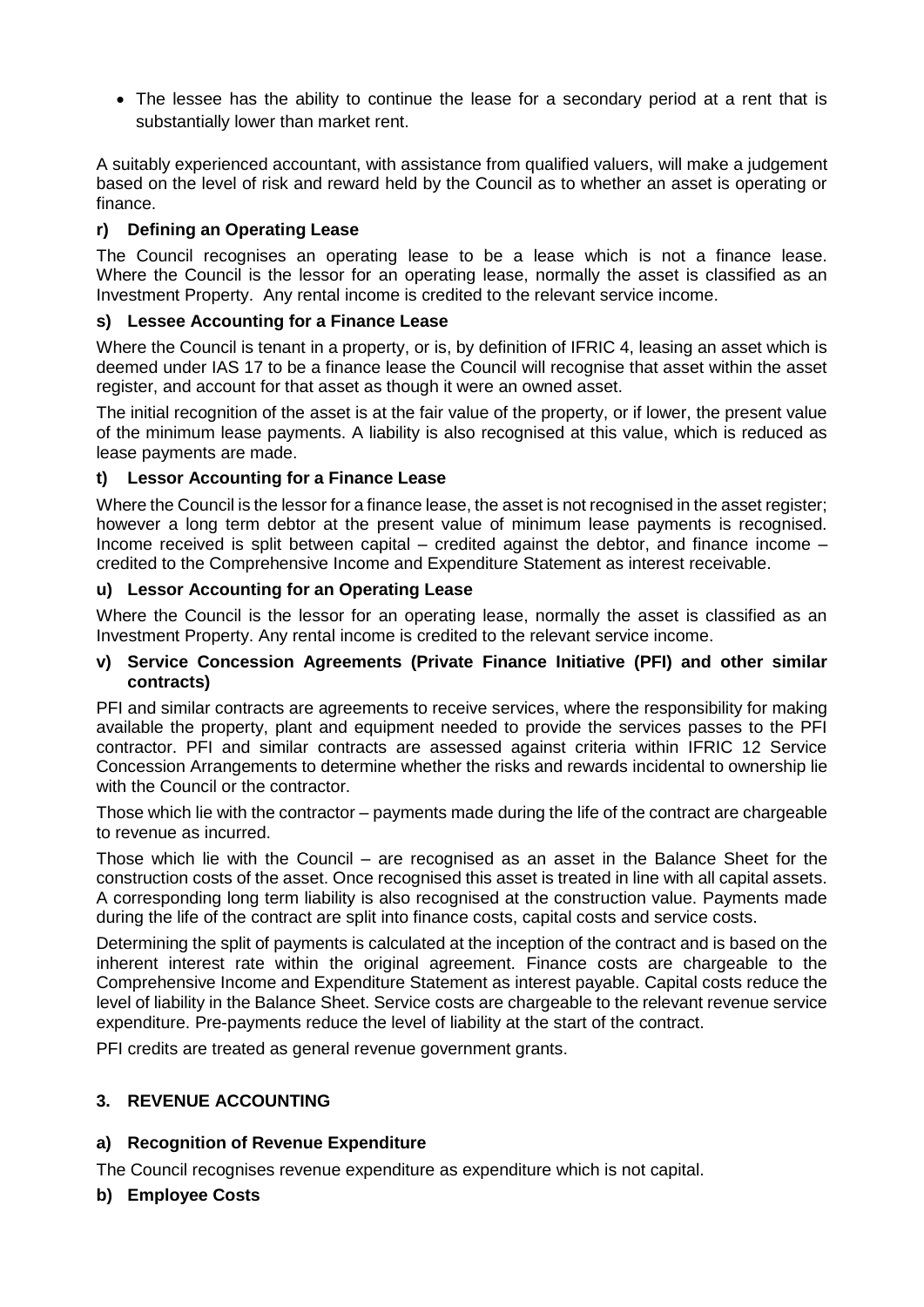In accordance with IAS 19, the Council accounts for the total benefit earned by employees during the financial year.

Employee Costs are split into 3 categories; short term benefits, termination benefits and pensions costs.

## Short Term Employee Benefits

- Salaries and Wages The total salary and wages earned by employees during the financial year are charged to the Comprehensive Income and Expenditure Statement. Where the amount accrued exceeds the amount paid at the 31 March, a creditor will be reflected in the accounts.
- Leave Owed, Accumulating Absences The Council allows employees to earn time off in one period with the resulting cost to the Council in a later period when that time is either taken off or paid to the employee. Examples of this accumulating leave are annual leave, flexi-time and time off in lieu.

If an employee were to leave the Council, cash payment would be made for entitlements such as annual leave; this leave is termed vesting. Where no cash payment would be due, the leave is termed non-vesting.

In order to correctly reflect the cost of time owed to staff, a charge has been made to the Comprehensive Income and Expenditure Statement and a creditor accrual has been reflected in the Balance Sheet. This charge is reflective of the estimated time cost value of all accumulating leave owed to employees. Vesting leave will be charged in full; however non-vesting leave has been adjusted to reflect the turnover of staff.

- Non-accumulating Absences are periods of leave that cannot be carried forward for use in future periods. Examples include Maternity Leave, Special Leave, Sick Leave and Jury Service. The Council does not recognise non-accumulating compensated absences until the time that the absence occurs.
- Non-monetary Benefits Where employees have non-monetary benefits (e.g. retirement benefits or life insurance), the associated cost of providing that benefit has been charged to the Comprehensive Income and Expenditure Statement.

## Termination benefits

Termination benefits are amounts payable as a result of a decision by the Council to terminate an officer's employment before the normal retirement date or an officer's decision to accept voluntary redundancy and are charged on an accruals basis to the relevant service lines in the Comprehensive Income and Expenditure Statement at the earlier of when the Council can no longer withdraw the offer of those benefits or when the Council recognises costs for a restructuring.

Where termination benefits involve the enhancement of pensions, statutory provisions require the General Fund Balance to be charged with the amount payable by the Council to the Pension Fund or pensioner in the year, not the amount calculated according to the relevant accounting standards. In the Movement in Reserves Statement, appropriations are required to and from the Pensions Reserve to remove the notional debits and credits for pension enhancement termination benefits and replace them with debits for the cash paid to the pension fund and pensioners and any such amounts payable but unpaid at the year-end.

## Pensions Costs

Employees of the Council are members of three separate pension schemes:

 The Teachers' Pension Scheme is a defined benefit scheme administered by Capita Teachers' Pensions on behalf of the Department for Education (DfE).

The assets and liabilities of the Teachers' Pension Scheme are not attributable to the Council, therefore the Council accounts for the scheme as if it were a defined contribution scheme. This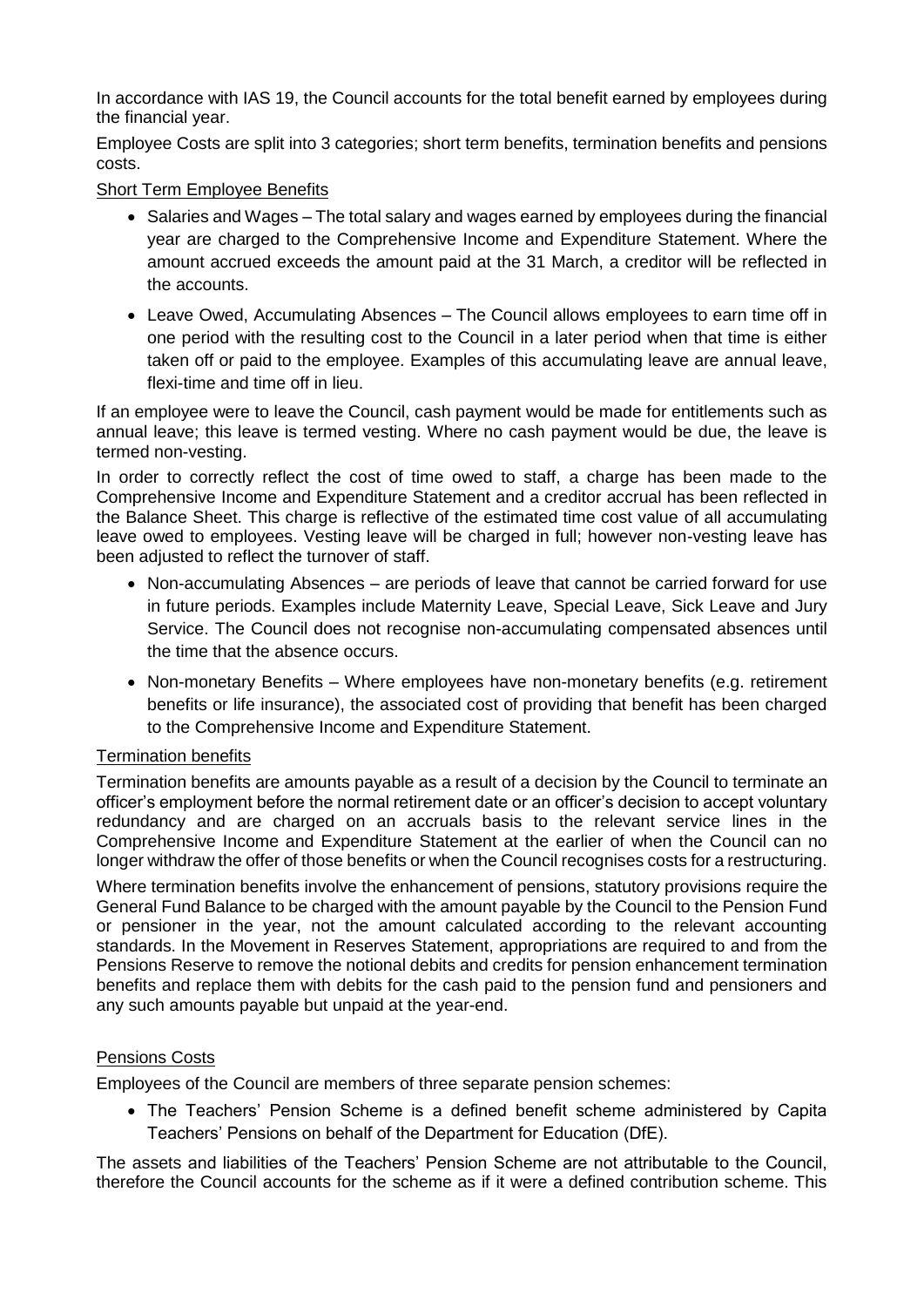means that the Children and Education Services line in the Comprehensive Income and Expenditure Statement will only include the Council's contributions payable to the scheme.

 NHS Pension Scheme is a defined benefit scheme administered by EA Finance NHS Pensions.

The assets and liabilities of the NHS Pension Scheme are not attributable to the Council, therefore the Council accounts for the scheme as if it were a defined contribution scheme. This means that the Public Health Services line in the Comprehensive Income and Expenditure Statement will only include the Council's contributions payable to the scheme.

 The Greater Manchester Local Government Pension Scheme, administered by the Council, is accounted for as a defined benefit scheme. The liabilities of the scheme attributable to the Council are included in the Balance Sheet on an actuarial basis using the projected unit method - i.e. an assessment of the future payments that will be made in relation to retirement benefits earned to date by employees, based on assumptions about mortality rates, employee turnover rates, and projections of future earnings for current employees.

Pension liabilities are measured using the projected unit method, discounted using the rate on high quality corporate bonds of equivalent term to the liabilities. The discount rate is the weighted average of "spot yields" on AA rated corporate bonds.

The change in the net pensions liability is analysed into the following components:

Service cost comprising:

- 1. Current service cost the increase in liabilities as a result of years of service earned this year – allocated in the Comprehensive Income and Expenditure Statement to the services for which the employees worked.
- 2. Past service cost the increase in liabilities as a result of a scheme amendment or curtailment whose effect relates to years of service earned in earlier years will be debited to the Surplus or Deficit on the Provision of Services in the Comprehensive Income and Expenditure Statement as part of Non Distributed Costs.
- 3. Net interest on the net defined benefit liability i.e. net interest expense for the Council the change during the period in the net defined benefit liability that arises from the passage of time charged to the Financing and Investment Income and Expenditure line of the Comprehensive Income and Expenditure Statement. This is calculated by applying the discount rate used to measure the defined benefit obligation at the beginning of the period to the net defined benefit liability at the end of the period, taking into account any changes in the net defined benefit liability during the period as a result of contribution and benefit payments.

Re-measurement comprising:

- 4. The return on plan assets excluding amounts included in net interest on the net defined benefit liability – charged to the Pensions Reserve as Other Comprehensive Income and Expenditure.
- 5. Actuarial gains and losses changes in the net pensions liability that arise because events have not coincided with assumptions made at the last actuarial valuation or because the actuaries have updated their assumptions – charged to the Pensions Reserve as Other Comprehensive Income and Expenditure.

In relation to retirement benefits, statutory provisions require the General Fund Balance to be charged with the amount payable by the Council to the Pension Fund in the year, not the amount calculated according to the relevant accounting standards. Adjustments are therefore made in the Movement in Reserves Statement.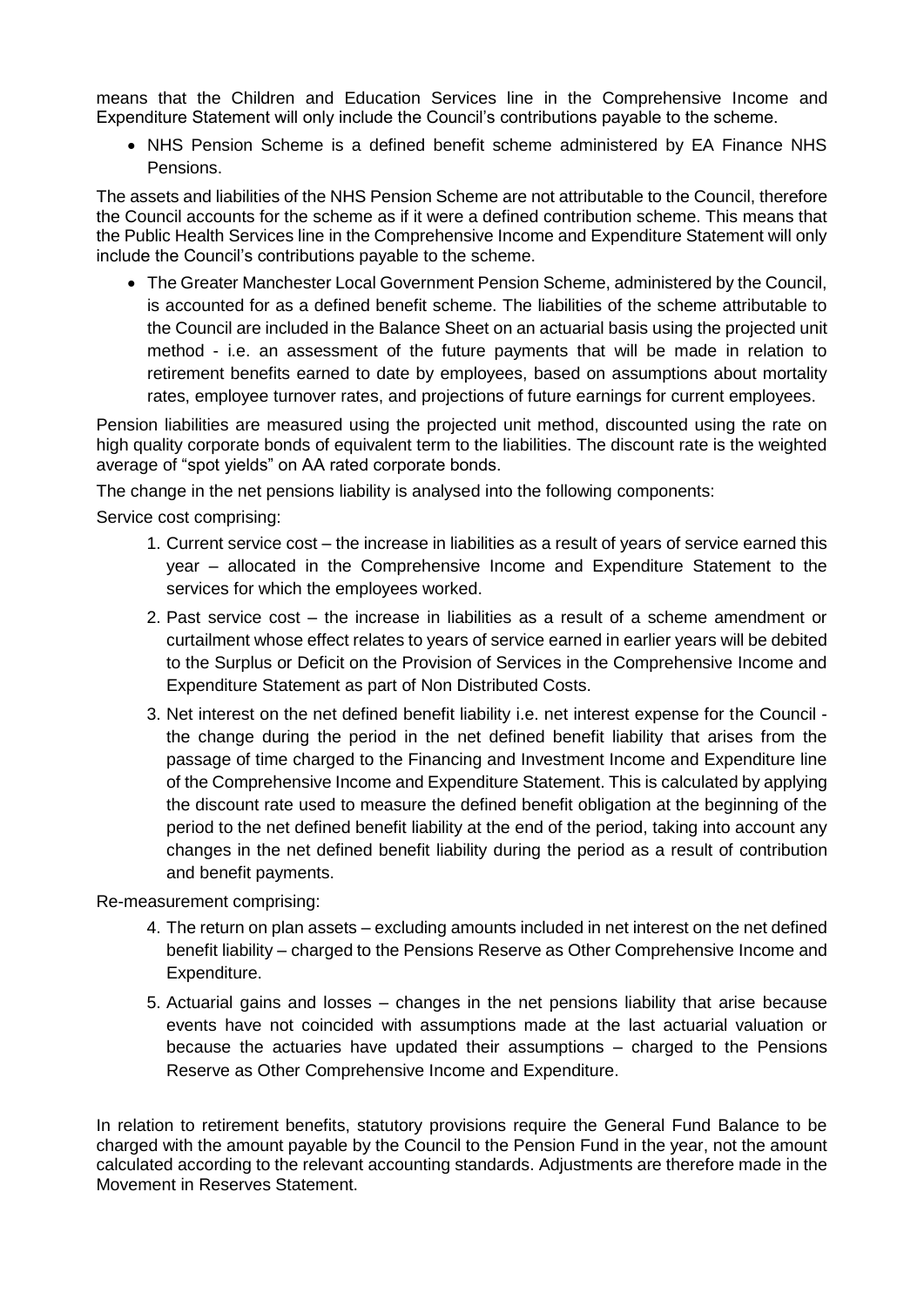## Pensions Reserve

The Pensions Reserve absorbs the timing differences arising from the different arrangements for accounting for post-employment benefits and for funding benefits in accordance with statutory provisions. The debit balance on the Pensions Reserve therefore shows a shortfall in the benefits earned by past and current employees and the resources the Council has set aside to meet them. The statutory arrangements will ensure that funding will have been set aside by the time the benefits come to be paid.

## Early Retirement, Discretionary Payments

The Council has restricted powers to make discretionary awards of retirement benefits in the event of early retirements. Any liabilities estimated to arise as a result of an award to any member of staff (including teachers) are accrued in the year of the decision to make the award and accounted for using the same policies which are applied to the Local Government Pension Scheme.

## **c) Lessee Accounting for an Operating Lease**

Costs associated with operating leased assets where the Council is the lessee are charged immediately to the Comprehensive Income and Expenditure Statement within the Net Cost of Services on an accruals basis.

## **d) Revenue Recognition**

Revenue from contracts with service recipients, whether for services of the provision of goods, is recognised when (or as) the goods or services are transferred to the service recipient in accordance with the performance obligations in the contract.

Where the Council is acting as Agent of another organisation, the amounts collected on behalf of that organisation are excluded from the Council's revenue.

## **e) Revenue Grants and Contributions**

Grants, contributions and donations (referred to as grants for the purposes of this policy) are recognised as income at the date that the Council has satisfied the conditions of entitlement, and there is reasonable assurance that the monies will be received. Any grant received before these recognition criteria were satisfied would be held as a creditor (income in advance). Any grant which had met the recognition criteria but had not been received would be shown as a debtor.

Revenue grants will either be received to be used only for a specific purpose, or can be used for general purpose. Those for a specific purpose are recognised in the Comprehensive Income and Expenditure Statement within the Net Cost of Services. Those which are for general purpose are shown within Other Operating (Income) and Expenditure in the Comprehensive Expenditure and Income Statement.

The Council recognises capital grants and contributions as being related to capital assets and uses them to fund capital expenditure on those assets. Grants, contributions and donations are recognised as income at the date that the Council has satisfied the conditions of entitlement, and there is reasonable assurance that the monies will be received.

Any grant received before these recognition criteria were satisfied would be held as a creditor. Any grant which had met the recognition criteria but had not been received would be shown as a debtor. This is in line with the Accruals Concept.

Once the recognition criteria above have been satisfied, capital grants are recognised as income in the Comprehensive Income and Expenditure Statement.

In order to not impact on the level of Council Tax, the Council removes the credit from the General Reserves through the Movement in Reserves Statement, and makes a credit to the Capital Grants Unapplied Reserve.

Once expenditure has been incurred on the related asset, the credit is removed from the Capital Grants Unapplied Reserve and credited to the Capital Adjustment Account.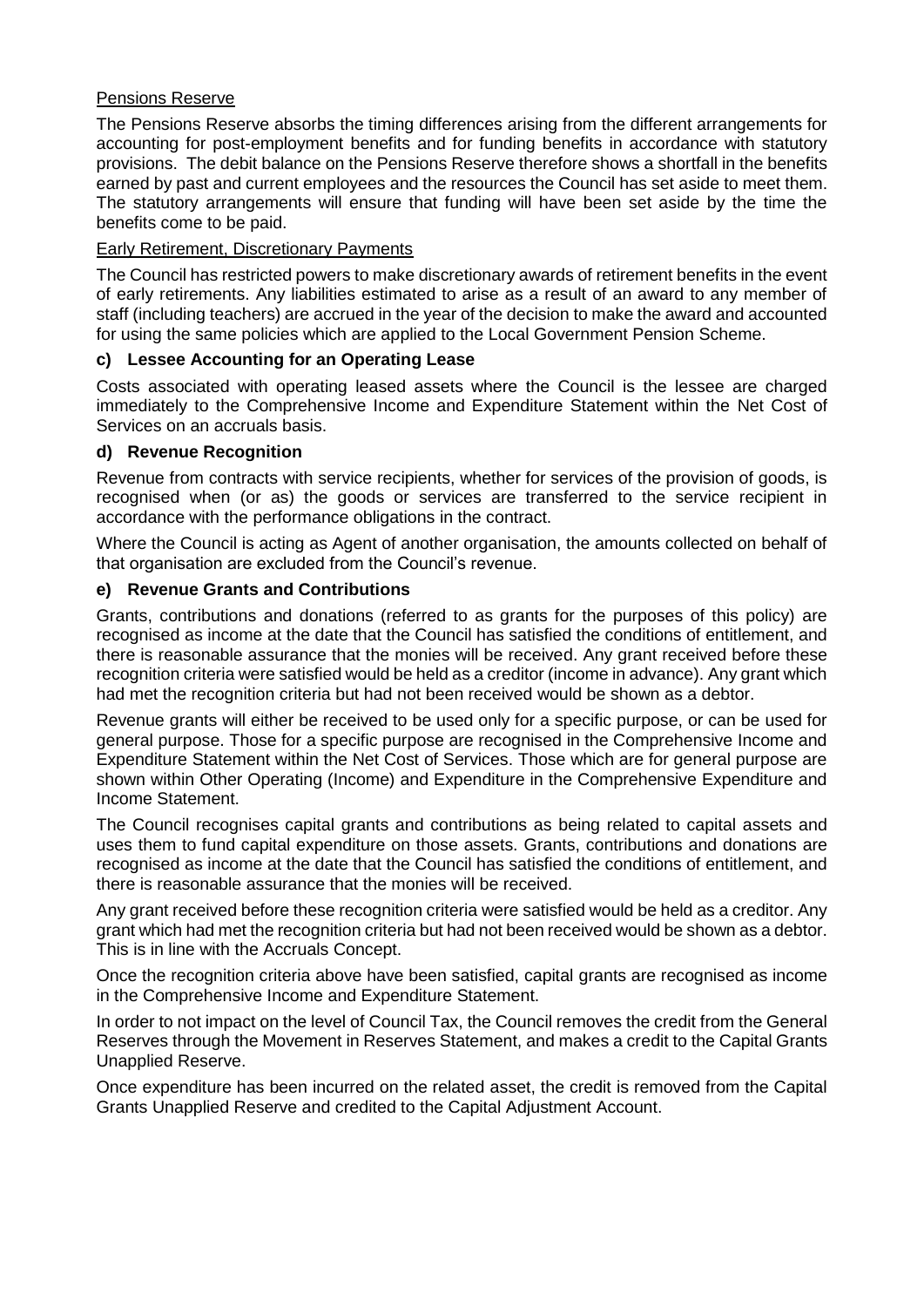# **f) Provisions**

Provision has been made in the Comprehensive Income and Expenditure Statement for liabilities that have been incurred by the Council, but where the amounts or dates on which they will arise are uncertain.

Provisions are required to be recognised when the Council has a present obligation, as a result of a past event, where it is probable that an outflow of resources embodying economic benefit or service potential will be required to settle the obligation and a reliable estimate can be made of the amount of the obligation, (IAS 37 – Provisions, Contingent Liabilities and Contingent Assets).

When expenditure is incurred to which the provision relates, it is charged directly against the provision in the Balance Sheet and not against the Comprehensive Income and Expenditure Statement.

The Council has made a provision for the costs of settling claims for back pay arising from discriminatory payments incurred before the Council implemented its equal pay strategy. However, statutory arrangements allow settlements to be financed from General Fund Balances in the year that payments actually take place, not when the provision is established. The provision is therefore balanced by an entry within the Capital Adjustment Account (CAA) created from amounts credited to the General Fund Balance in the year the provision was made or modified. The balance within the CAA will be debited back to the General Fund Balance in the Movement in Reserves Statement in future financial years as payments are made.

# **g) Revenue Reserves**

The Council holds usable revenue reserves for the purpose of funding future expenditure. The General Fund Balance represents the balance of reserves to meet short term, unforeseeable expenditure and to enable significant changes in resources or expenditure to be properly managed over the period of the Medium Term Financial Strategy. Earmarked Reserves represent balances where approval has been received to use the reserve for a specific purpose.

Unusable revenue reserves represent timing differences such as those associated with the recognition of retirement benefits, Council tax income and financial instruments.

Movement in reserves are accounted through the Movement in Reserves Statement.

## **h) Council Tax and Business Rates Recognition**

Council Tax and Business Rates income included in the Comprehensive Income and Expenditure Statement includes the Council's share of accrued income recognised by billing authorities in the production of the Collection Fund Statements.

The difference between the income included in the Comprehensive Income and Expenditure Statement and the amount required by regulation to be credited to the General Reserve is taken to the Collection Fund Adjustment Account and reported in the Movement in Reserves Statement.

Billing authorities act as agents, collecting council tax and business rates on behalf of the major preceptors and, as principals, collecting council tax and business rates for themselves. Billing authorities are required by statute to maintain a separate fund (the Collection Fund) for the collection and distribution of amounts due in respect of council tax and business rates. Under the legislative framework for the Collection Fund, billing authorities and major preceptors share proportionately the risks and rewards that the amount of council tax and business rates collected could be less or more than predicted.

The council tax and business rates income included in the Comprehensive Income and Expenditure Statement is the Council's share of accrued income for the year. However, regulations determine the amount of council tax and NDR that must be included in the Council's General Fund. Therefore The difference between the income included in the Comprehensive Income and Expenditure Statement and the amount required by regulation to be credited to the General Reserve is taken to the Collection Fund Adjustment Account and reported in the Movement in Reserves Statement.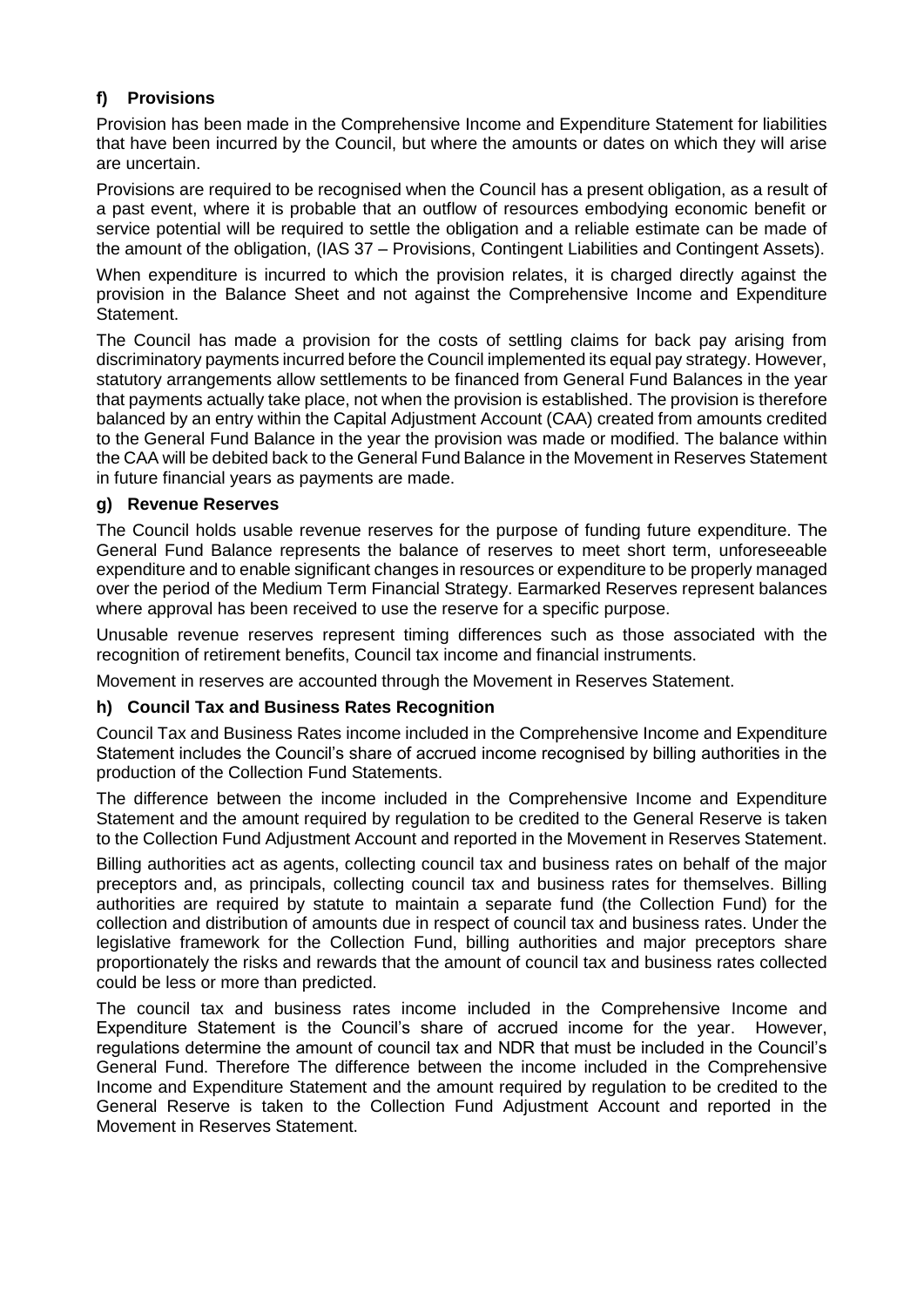The Balance Sheet includes the Council's share of the end of year balances in respect of council tax and NDR relating to arrears, impairment allowances for expected credit losses, overpayments and prepayments and appeals.

# **i) Inventories and Work in Progress**

Work in progress is valued at the lower of cost (including all related overheads) or net realisable value.

No amounts are included for such items as small stores at Community Services residential homes, or stocks at special schools and outdoor education centres as these are not regarded as having material value due to their size. It is considered that this difference in treatment (together with the exclusion of certain types of stock) does not have a material effect on the values stated.

## **j) Provisions for expected credit losses**

The Council maintains a provision for expected credit losses for any potential non-payment of debtors at each Balance Sheet date. Assessment is made based on the risk of debtors' ability to pay future cash flows due under the contractual terms. This risk is estimated where possible based on historical loss experience, credit rating for a debtor and other impacting factors.

Provisions for expected credit losses are offset against the debtor amount shown as an asset, the movement in the provision is charged against Financing and Investment in the Comprehensive Income and Expenditure Statement.

# 4. **TREASURY MANAGEMENT**

# a) **Financial Instruments**

## **Financial Assets**

Financial Assets e.g. investments and debtors are classified into three types – amortised cost, fair value through other comprehensive income (FVOCI) and fair value through profit or loss (FVPL).

The categorisation of financial assets into these types is dependent on the reason for holding these assets (to collect cash flows, to sell assets or both).

Financial assets are brought onto the balance sheet at fair value when the Council becomes a party to contractual provisions.

## **Amortised Cost**

These assets relate to financial instruments where the amounts received relating to them are solely principal and interest and they are held to generate cash flows (e.g. investments of surplus cash with the government's debt management office or loans to third parties).

The interest received on these assets is spread evenly over the life of these instruments. Any gain or loss in the value of these assets is recognised in the net surplus / deficit on the net provision of services at the point of de-recognition (disposal) or reclassification.

# **Fair Value through Other Comprehensive Income (FVOCI)**

These assets relate to financial instruments where the amounts received relating to them are solely principal and interest but they are held to collect cash and sell the assets (e.g. money market funds). The interest received on these assets is spread evenly over the life of these instruments.

Changes in the fair value of these assets are charged to Other Comprehensive Income and Expenditure. Cumulative gains and losses are charged to the surplus / deficit on provision of services when they are disposed of.

Under capital accounting regulations where these assets were treated as capital expenditure the gain or loss is reversed to an unusable reserve - the Financial Instruments Revaluation Reserve.

## **Fair Value through Profit and Loss (FVPL)**

These assets relate to financial instruments where the amounts received relating to them are not principal and interest (e.g. equity investments).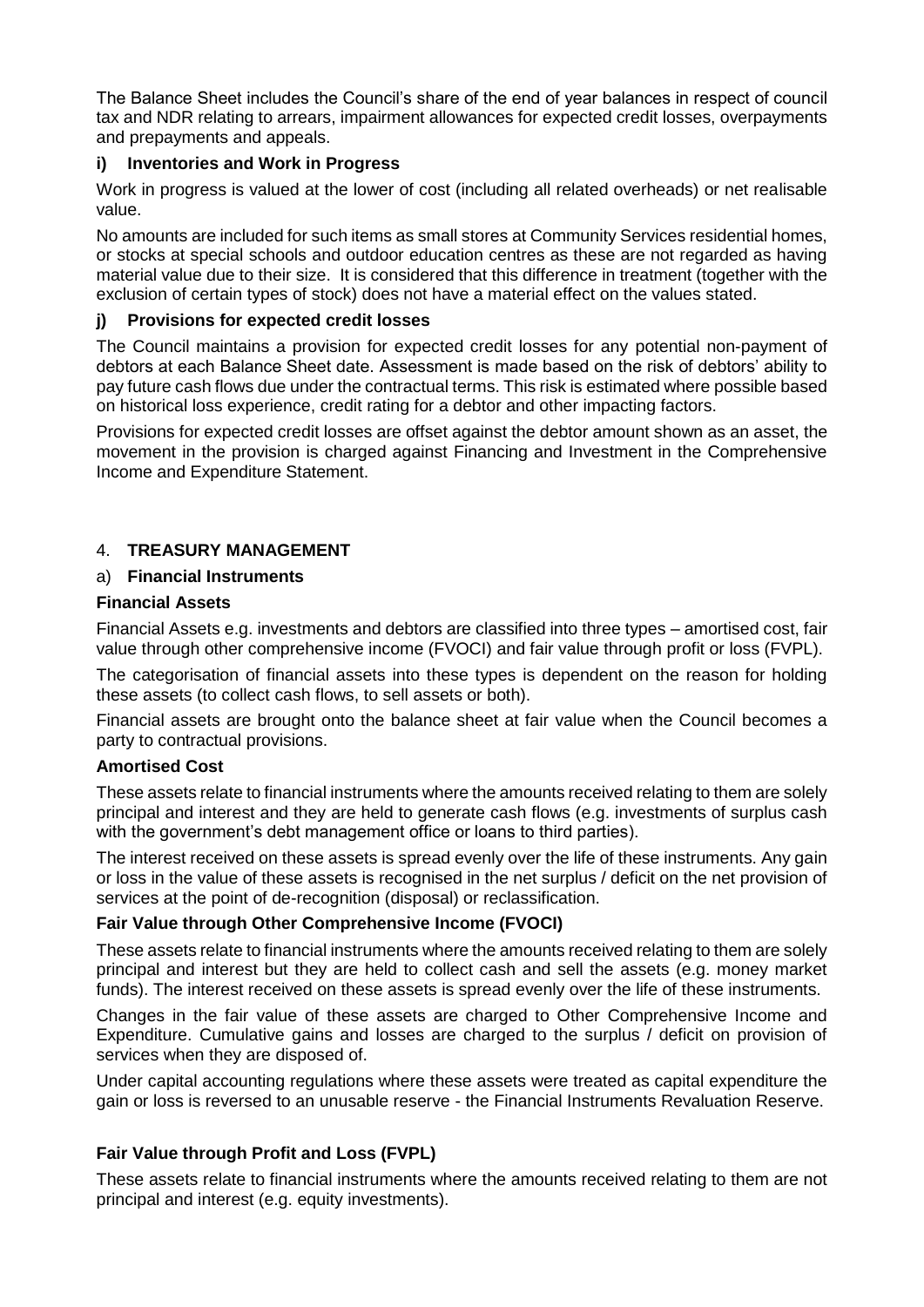Dividends received are accounted for at the point they are declared.

Charges in fair value are charged to the surplus / deficit on the net provision of services as they occur.

Under capital accounting regulations where these assets were treated as capital expenditure the gain or loss is reversed through the Movement in Reserves Statement and charged to an unusable reserve - the Capital Adjustment Account. . An equity instrument that has been classed as FVPL can be designated as FVOCI if it is not held for trading (e.g. a strategic investment). Once this designation has been made it cannot be reversed. This designation would mean that any gains and losses would be held in the Financial Instruments Revaluation Reserve.

#### **Credit loss**

The Council will recognise a loss allowance for expected credit losses, if applicable, on assets where cash flows are solely principal and interest (i.e. financial instruments measured at amortised cost or FVOCI unless they have been designated as such). This does not apply where the counterparty is central government or another local authority.

At each year end the loss allowance for a financial instrument is calculated as equal to the lifetime expected credit losses if the credit risk on that financial instrument has increased significantly since initial recognition.

If at year end the credit risk has not increased significantly since initial recognition the loss allowance is measured at an amount equal to twelve month expected credit losses.

Where the financial asset was treated as capital expenditure any losses will be reversed via the Movement in Reserves Statement to the Capital Adjustment Account.

#### **Financial Liabilities**

Financial liabilities (e.g. borrowings and creditors) are recognised when the other party has met a commitment under the contract that creates an obligation for the Council to transfer economic benefits. For instance, when the Council takes out a loan, the advance of cash from the lender initiates the obligation to repay at some future date, and the loan would be recognised as a liability on the Balance Sheet when the advance is received.

Charges to the Financing and Investment Income and Expenditure line in the Comprehensive Income and Expenditure Statement for interest payable are based on the carrying amount of the liability multiplied by the effective rate of interest for the instrument. (The effective interest rate is the rate that exactly discounts estimated future cash payments over the life of the instrument to the amount at which it was originally recognised).

For many of the borrowings that the Council has, this means that the amount shown in the Balance Sheet is the outstanding principal repayable plus accrued interest, and the amount charged to the Comprehensive Income and Expenditure Statement is the amount payable per the loan agreement.

For Lender Option Borrower Option (LOBO) loans the effective interest rate has been calculated over the life of the loan. This is an average and differs from the amounts actually paid in the year. The difference between the calculated interest charge and interest paid has been adjusted in the carrying amount of the loan on the balance sheet. The amount charged in the Comprehensive Income and Expenditure Statement is the effective interest rate for the life of the loan rather than the amount payable per the loan agreement.

Where the Council is in receipt of loans that are interest free or at less than prevailing market interest rates if material, the effective interest rate is calculated so that the value of the financial assistance to the Council by the lender is separated from the financial cost of the transaction. This gain is calculated by working out the net present value of all future cash payments using the interest rate for a similar loan taken by the Council. This results in a lower figure for the fair value of the loan with the difference from the loan received treated as a government grant. This gain is reversed out in the Movement in Reserves Statement to the Financial Instruments Adjustment Account.

Gains and losses on the repurchase or early settlement of borrowing are credited or debited to the Financing and Investment Income and Expenditure line in the Comprehensive Income and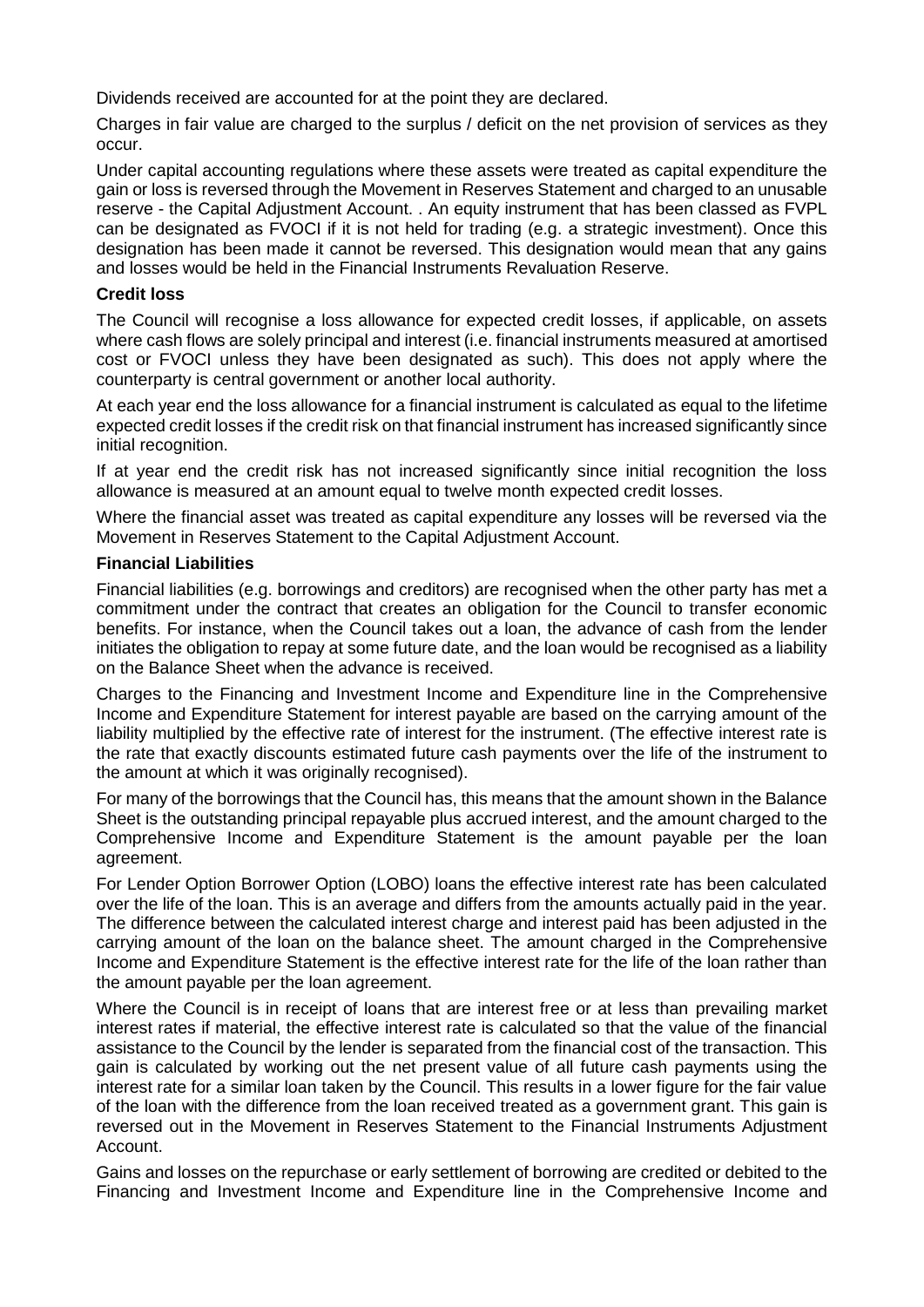Expenditure Statement in the year of repurchase or settlement. However if the repurchase takes place as part of a restructuring of the loan portfolio that involves the modification or exchange of existing instruments, the premium or discount is deducted from or added to the amortised cost of the new or modified loan. In this scenario the write down to the Comprehensive Income and Expenditure Statement is spread over the life of the loan by an adjustment to the effective interest rate.

Where premiums and discounts (amounts paid or received on the rescheduling of a loan) have been charged to the Comprehensive Income and Expenditure Statement, regulations allow the impact of premiums on the General Fund balance to be spread over the longer of the outstanding period of the replaced loan or the period of the replacement loan or any other shorter period that the Council wishes to choose. Discounts are required to be credited to revenue over a maximum period equal to the outstanding term of the replaced loan or ten years (if shorter). The difference between the amount charged to the Comprehensive Income and Expenditure Statement and the net charge against the General Fund balance is transferred to or from the Financial Instruments Adjustment Account in the Movement of Reserves Statement.

# b) **Cash and cash equivalents**

Cash equivalents are short term investments that are of a highly liquid nature. The Council has deemed that deposits held within money market funds are categorised as cash equivalents.

# c) **Interests in Companies and Other Entities**

Where the Council has material interests in companies and other entities that have the nature of subsidiaries, associates and joint arrangements, it is required to prepare group accounts. In the Council's own single-entity accounts, the interests in companies and other entities are recorded as investments, i.e. at cost, less any provision for losses. The Council has identified Inspired Spaces Tameside as an associate but group accounts have not been prepared on the grounds of materiality. Information on financial transactions between the Council and this associate are disclosed as related party transactions.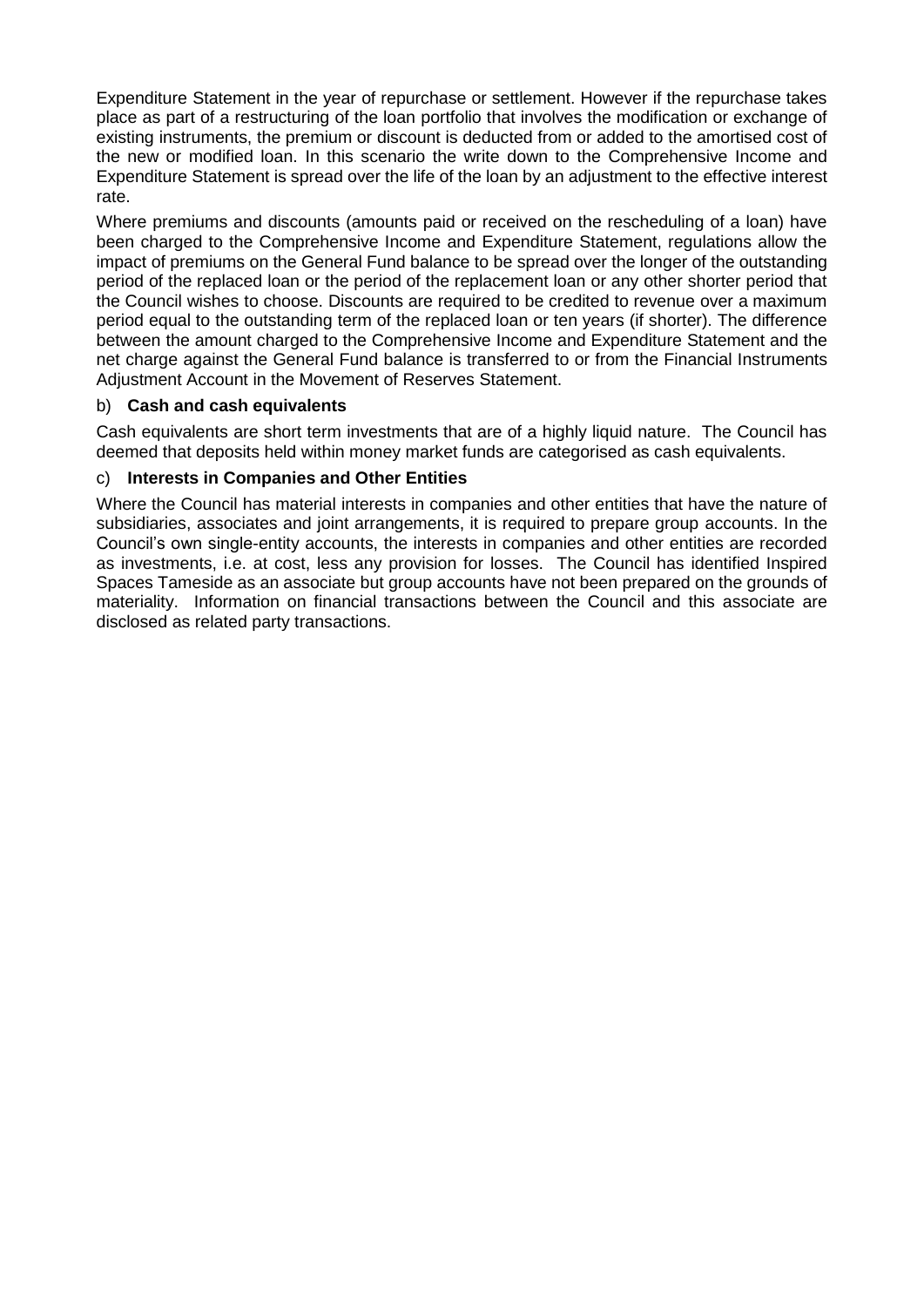# **CRITICAL JUDGEMENTS IN APPLYING ACCOUNTING POLICIES**

The following are critical management judgements in applying the accounting policies of the Council that have the most significant effect on the financial statements.

## **Accounting for Schools – Consolidation**

In line with accounting standards and 'the Code' on group accounts and consolidation, all maintained schools in the Borough are now considered to be entities controlled by the Council. Rather than produce group accounts the income, expenditure, assets, liabilities, reserves and cash flows of each school are recognised in the Council's single entity accounts.

#### **Accounting for Schools – Balance Sheet Recognition of Schools**

The Council recognises schools in line with the provisions of the Code. Schools are recognised on the Balance Sheet only if the future economic benefits or service potential associated with the school will flow to the Council. The Council regards that the economic benefits or service potential of a school flows to the Council where the Council has the ability to appoint the employees of the school and is able to set the admission criteria.

There are generally five categories of schools:

- Community schools
- Voluntary Controlled (VC) schools
- Voluntary Aided (VA) schools
- Foundation/Trust schools
- Academies

Employees at community schools are appointed by the Council and the Council sets the admission criteria. These schools are therefore recognised on the Council's Balance Sheet.

In order to comply with the Code of Practice on Local Authority Accounting the Council wrote to each of the diocese who occupy schools within the borough of Tameside in order to establish the accounting arrangements.

Diocese of Salford, The Church of England Diocese of Chester, The Church of England Diocese of Manchester and Diocese of Shrewsbury have all responded in writing to confirm that the schools occupy the school premises under the direction of the trustees and that the legal ownership resides with the religious body. The Council has also had confirmation that the religious bodies referred to above account for the school buildings within their Balance Sheets.

The legal ownership of Voluntary Controlled School buildings belong to a charity, normally a religious body, therefore the Council does not recognise these non-current assets on the Balance Sheet. However the adjoining school playing fields remain in Council ownership and are therefore included on the Council's Balance Sheet.

Foundation Trust, Voluntary Aided and Academy school employees are appointed by the schools' governing body, which also set the admission criteria. As a consequence the Council does not receive the economic benefit or service potential of these schools and does not recognise them on the Council's Balance Sheet. However the playing fields surrounding Voluntary Aided schools remain in Council ownership and are therefore included on the Council's Balance Sheet. In addition, the assets relating to PFI VA schools are recognised on the Council's balance sheet, together with the corresponding liability.

#### Accounting for schools - Transfers to Academy status

When a school that is held on the Council's Balance Sheet transfers to Academy status the Council accounts for this as a disposal for nil consideration on the date that the school converts to Academy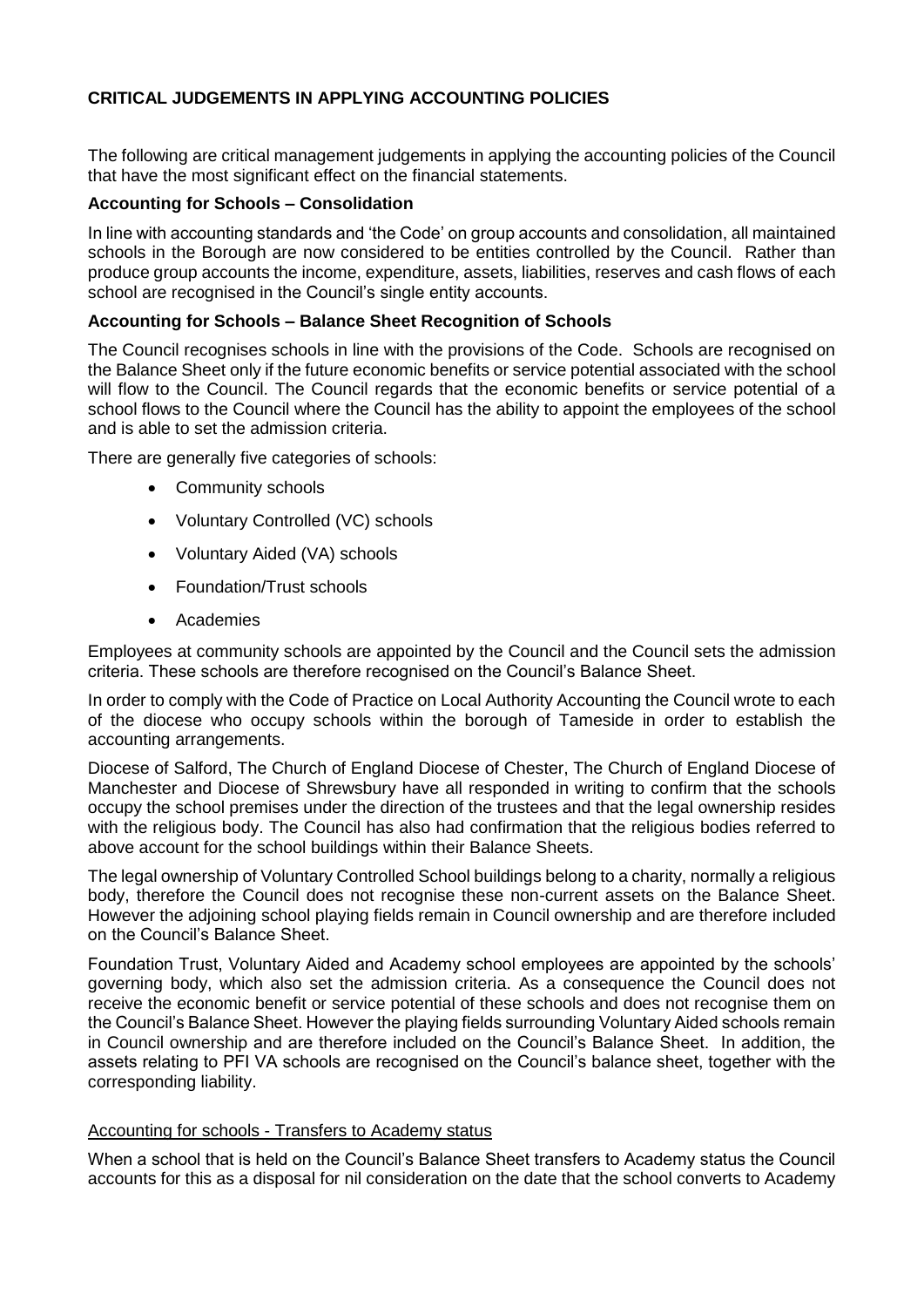status, rather than as an impairment on the date that approval to transfer to Academy status is announced.

Where the Council has entered into construction contracts for replacement schools on behalf of an Academy, the Council charges the cost of construction against Assets Under Construction (part of Property, Plant and Equipment), whilst the Academy is constructed. Once the construction is complete the asset is transferred to Property, Plant and Equipment on the date of transfer to Academy status. The Council accounts for this as a disposal for nil consideration.

#### Investment Properties

Investment Properties have been identified using criteria under 'the Code', and are those assets held solely for rental income or for capital appreciation, or both. The assessment of Investment Properties using these criteria is subject to interpretation.

#### Leases

The Council has examined its leases, and classified them as either operational or finance leases. In some cases the lease transaction is not always conclusive and the Council uses judgement in determining whether the lease is a finance lease arrangement that transfers substantially all the risks and rewards incidental to ownership. In assessing leases the Council has estimated the implied interest rate within the lease to calculate interest and principal payments.

#### Funding

There remains uncertainty about future levels of funding for Local Government. However, the Council has determined that this uncertainty is not yet sufficient to provide an indication that the assets of the Council might be impaired as a result of a need to close facilities and reduce levels of service provision.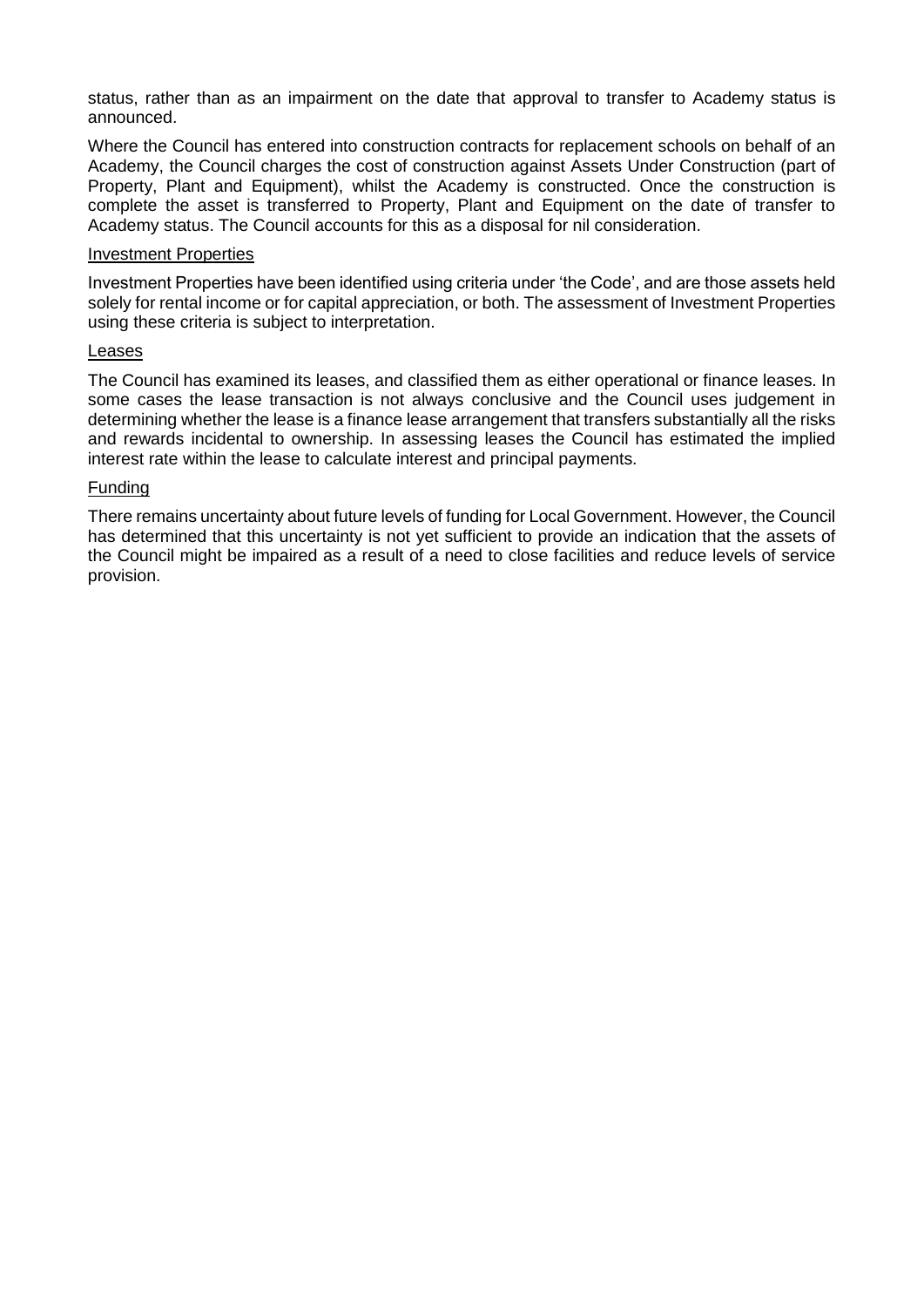# **ASSUMPTIONS MADE ABOUT THE FUTURE AND OTHER MAJOR SOURCES OF ESTIMATED UNCERTAINTY**

## Property, Plant and Equipment

An asset is depreciated over a useful life that is dependent on assumptions about the level of repairs and maintenance that will be incurred in relation to the individual asset. The current economic climate makes it uncertain that the Council will be able to sustain its current spending on repairs and maintenance bringing into doubt the useful life assigned to assets. If the useful life of an asset is reduced, the depreciation charge increases and the carrying amount of the asset falls.

An important estimation contained in the accounts is that of the useful economic life of non-current assets (or useful remaining economic life where assets are revalued). This is important as it determines the depreciation charge posted to the Comprehensive Income and Expenditure Statement.

Depreciation is provided for on all non-current assets with a finite useful life (this can be determined at the time of acquisition or revaluation) according to the following policy:

| <b>Asset Category</b>                                               | <b>Useful Economic Life</b>          |
|---------------------------------------------------------------------|--------------------------------------|
| <b>Buildings</b>                                                    | 2-70 years                           |
| Infrastructure assets (such as roads)                               | Up to 40 years                       |
| Other non-current assets (such as<br>vehicles, plant and equipment) | 10 years or less                     |
| Investment properties                                               | Not depreciated - revalued each year |
| Surplus assets                                                      | Not depreciated - revalued each year |

All assets held at current value are revalued as a minimum every five years. Specific assets may be valued more frequently depending on the wider economic context, particularly if it is expected that there has been a material reduction in their value during the year. The total value of assets subject to revaluation at 31 March 2021 was £283.828m. A 1% change in the value of these assets would result in a £2.838m change in the balance sheet value.

Depreciation could also be calculated by adopting a fixed policy regarding economic life for each identified class of asset. However, it has been determined by the Council that a 'catch-all' policy cannot be as accurate as the case-by-case review that is employed, because of the wide variety of assets held.

#### Business Rates

Since the introduction of the Business Rates Retention Scheme effective from 1 April 2013, Local Authorities are liable for the cost of successful appeals against business rates charged to businesses in their proportionate share. Appeals are managed by the Valuation Office (VOA) on a case by case basis. The Council cannot be fully aware, at all times, of all changes to businesses and to business premises, and it is the responsibility of the individual business to seek adjustments for their business rates bill where this is appropriate. Therefore, a provision is recognised in the accounts for the best estimate of the possible liability to the Council for business rates appeals, to 31 March 2021. This is calculated using the VOA's latest list of appeals, which includes information on the average levels of successful and unsuccessful claims. The provision for losses against the 2017 list is calculated based on average losses of 4.77% on the 2010 list. If the provision calculation assumed losses of 0.5% more or less than this, the gross provision (before utilisation) would be £1.445m more or less than the amount reflected on the balance sheet at 31 March 2021.